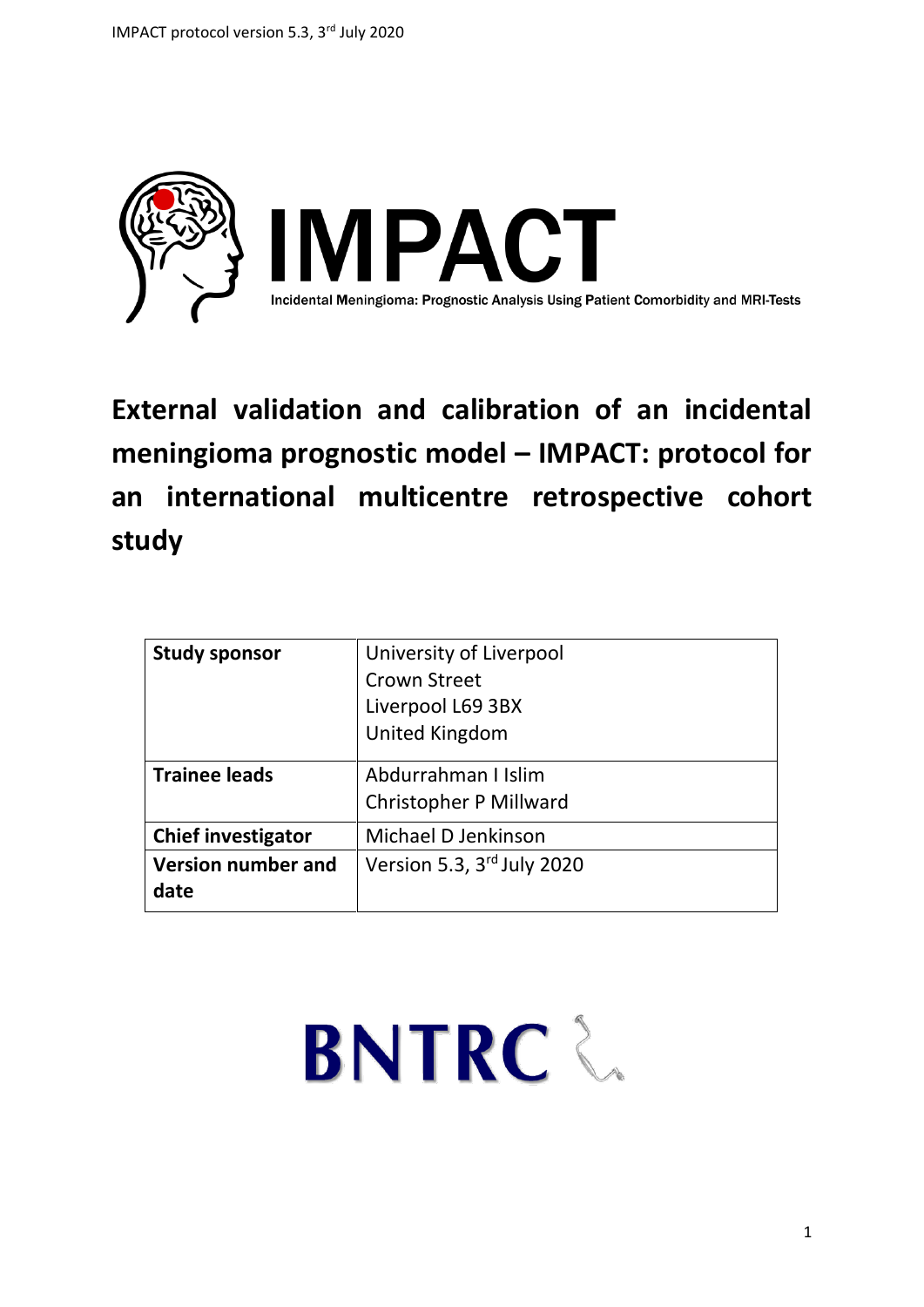| <b>Steering committee</b>                 |                                             |
|-------------------------------------------|---------------------------------------------|
| Abdurrahman I. Islim                      | Christopher P. Millward                     |
| <b>Academic Foundation Doctor</b>         | Specialist Trainee in Neurosurgery & PhD    |
| University of Liverpool & Royal Liverpool | candidate                                   |
| University Hospital, Liverpool, UK        | University of Liverpool & The Walton Centre |
|                                           | NHS Foundation Trust, Liverpool, UK         |
| Michael D. Jenkinson                      | <b>Thomas Santarius</b>                     |
| Professor of Neurosurgery & Hon.          | <b>Consultant Neurosurgeon</b>              |
| Consultant Neurosurgeon                   | <b>Cambridge University Hospitals NHS</b>   |
| University of Liverpool & The Walton      | Foundation Trust, Cambridge, UK             |
| Centre NHS Foundation Trust, Liverpool,   |                                             |
| UK                                        |                                             |
| Ryan K. Mathew                            | Andrew R. Brodbelt                          |
| Associate Professor & Hon. Consultant     | <b>Consultant Neurosurgeon</b>              |
| Neurosurgeon                              | The Walton Centre NHS Foundation Trust,     |
| University of Leeds, Leeds, UK            | Liverpool, UK                               |
| Samantha J. Mills                         | Ruwanthi Kolamunnage-Dona                   |
| <b>Consultant Neuroradiologist</b>        | <b>Professor of Medical Statistics</b>      |
| The Walton Centre NHS Foundation Trust,   | University of Liverpool, Liverpool, UK      |
| Liverpool, UK                             |                                             |
| Shaveta Mehta                             | <b>Rory Piper</b>                           |
| <b>Consultant Clinical Oncologist</b>     | NIHR academic clinical fellow & specialist  |
| The Clatterbridge Cancer Centre NHS       | <b>Trainee in Neurosurgery</b>              |
| Foundation Trust, Wirral, UK              | University of Oxford, Oxford, UK            |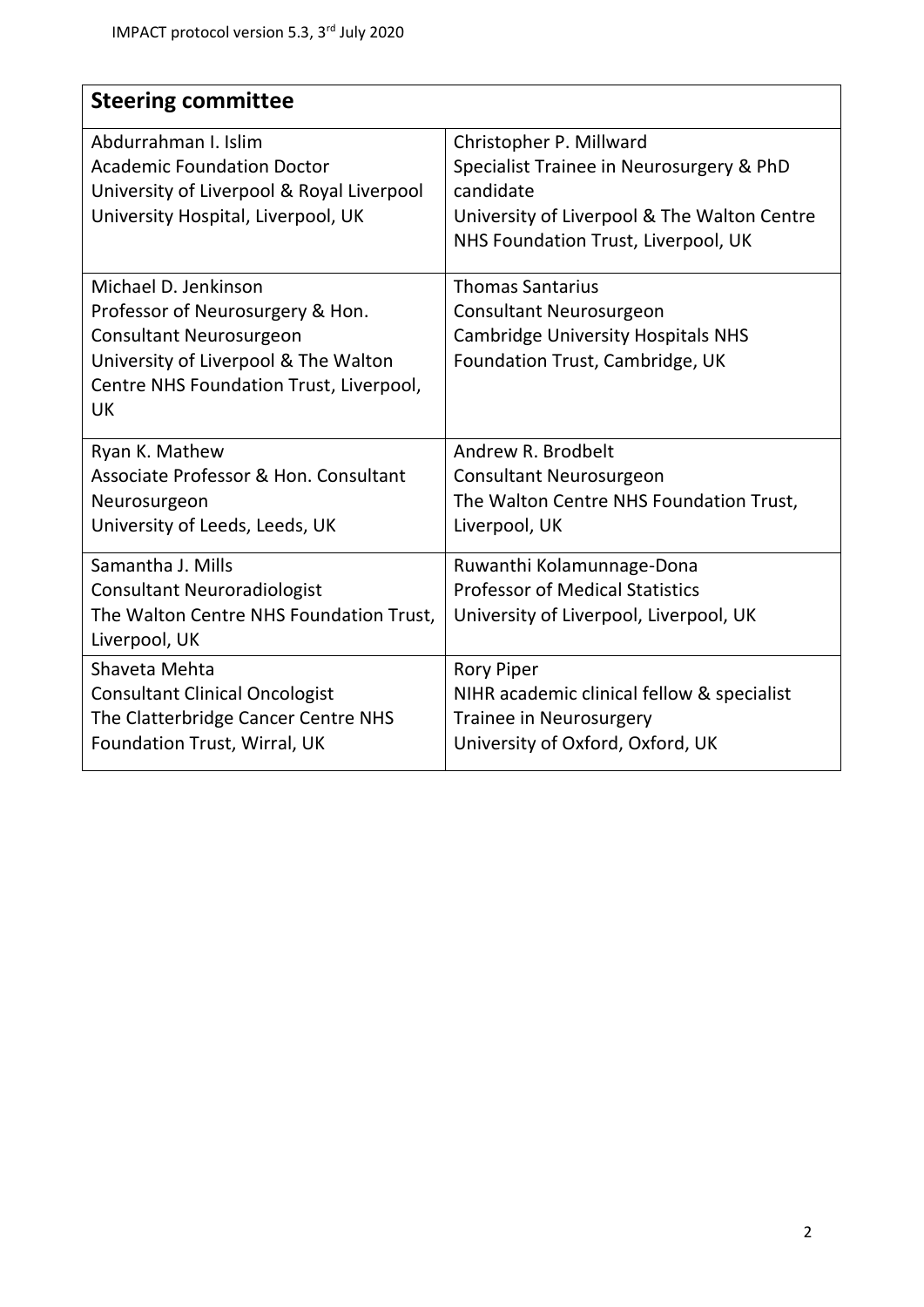## **STUDY SYNOPSIS**

| <b>Short title</b> | <b>External Validation of IMPACT</b> |  |
|--------------------|--------------------------------------|--|
|--------------------|--------------------------------------|--|

**Study ID** IMPACT

**Study description** An international multi-centre retrospective study of incidental meningioma to externally validate and calibrate a prognostic model of radiological and clinical progression – IMPACT (*I*ncidental *M*eningioma: *P*rognostic *A*nalysis Using Patient *C*omorbidity and MRI *T*ests).

**Primary objective** To externally validate the prognostic model IMPACT, i.e. to determine if IMPACT can accurately predict the clinical and radiological outcome of an incidental asymptomatic intracranial meningioma.

#### **Secondary objectives**

|  | To calibrate the prognostic model IMPACT |  |  |
|--|------------------------------------------|--|--|
|--|------------------------------------------|--|--|

- Determine the growth patterns of incidental meningiomas
- Determine the imaging and histopathological characteristics of tumours subject to surgical resection
- Determine the risk of post-intervention complications and tumour recurrence/growth for meningiomas subject to surgery, stereotactic radiosurgery or radiotherapy.
- Assess the economic implications of stratifying follow-up according to risk of disease progression.
- **Study design Figure 20 Retrospective study of longitudinal radiological and clinical outcomes** of incidental intracranial meningioma patients at participating centres diagnosed between 01/01/2009 and 31/12/2010. Data will be recorded until death or last date of follow-up.

**Sample size** 1500 patients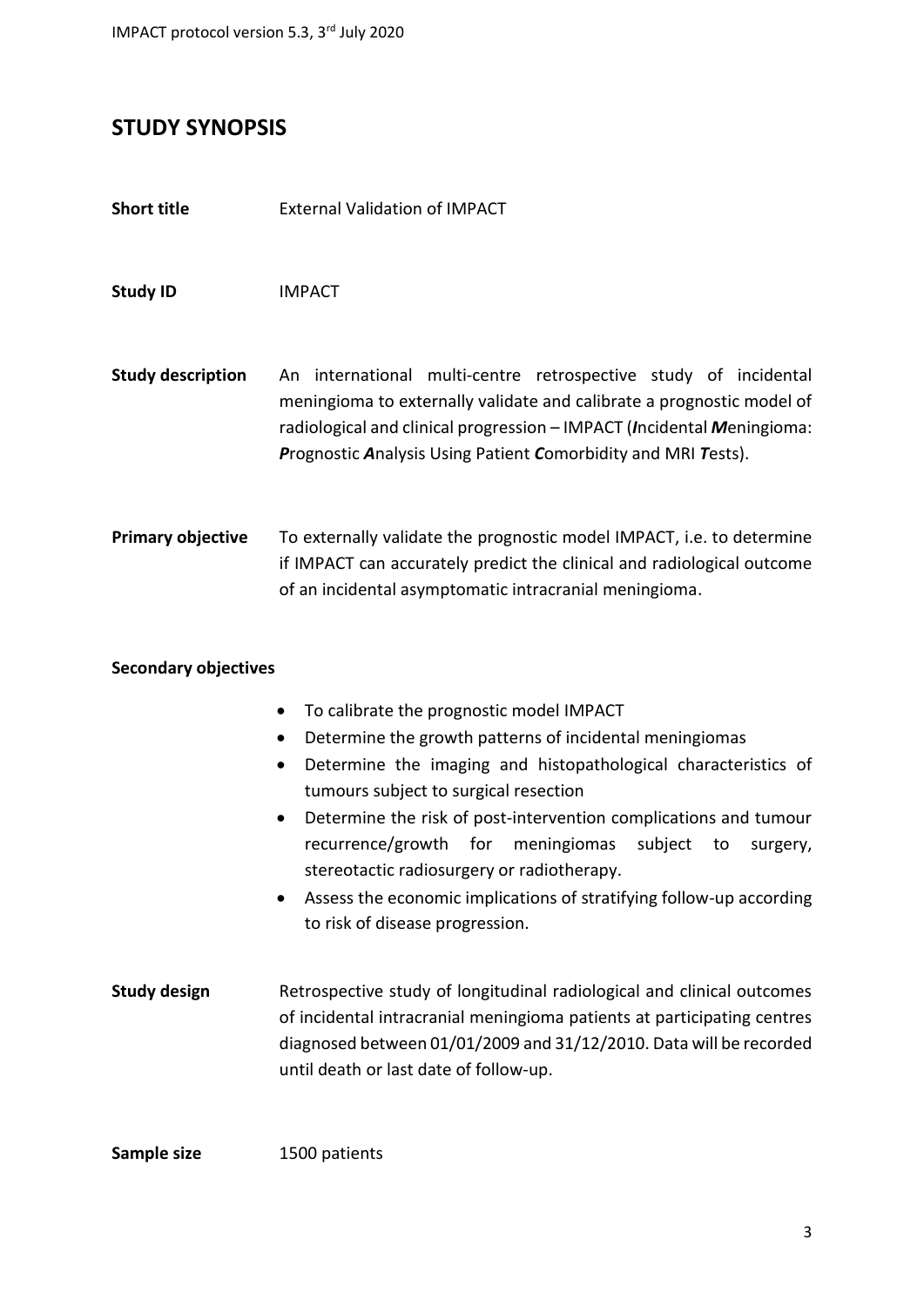# **STUDY FLOWCHART**

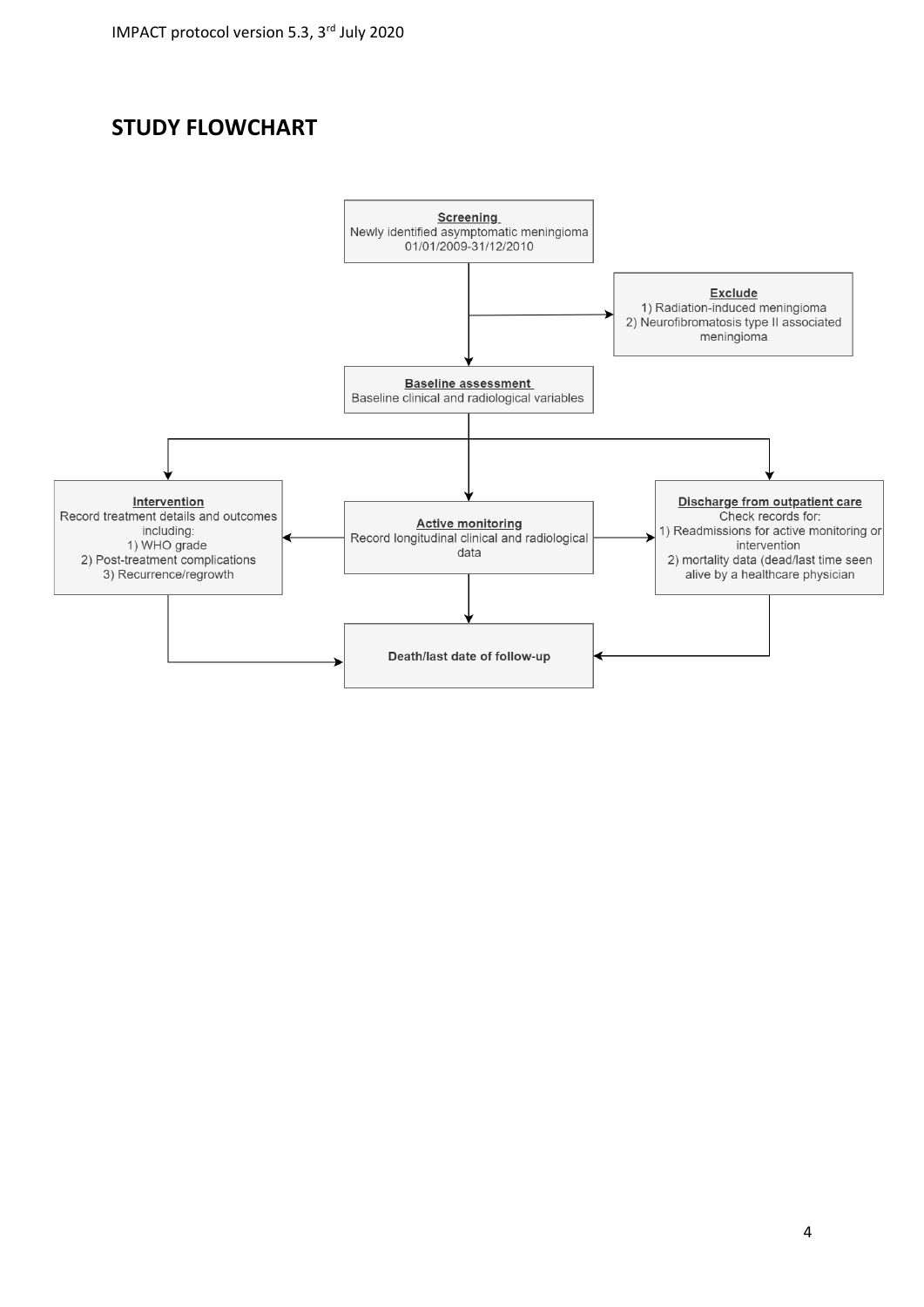# **CONTENTS**

| 1                       |        |        |  |  |  |  |
|-------------------------|--------|--------|--|--|--|--|
| $\overline{2}$          |        |        |  |  |  |  |
|                         | 2.1.   |        |  |  |  |  |
| $\overline{\mathbf{3}}$ |        |        |  |  |  |  |
|                         | 3.1.   |        |  |  |  |  |
|                         | 3.2.   |        |  |  |  |  |
|                         | 3.3.   |        |  |  |  |  |
|                         | 3.4.   |        |  |  |  |  |
|                         | 3.4.1. |        |  |  |  |  |
|                         | 3.4.2. |        |  |  |  |  |
|                         | 3.5.   |        |  |  |  |  |
|                         | 3.5.1. |        |  |  |  |  |
|                         | 3.5.2. |        |  |  |  |  |
|                         | 3.5.3. |        |  |  |  |  |
|                         | 3.5.4. |        |  |  |  |  |
|                         | 3.6.   |        |  |  |  |  |
|                         | 3.7.   |        |  |  |  |  |
|                         |        | 3.7.1. |  |  |  |  |
|                         |        |        |  |  |  |  |
|                         | 3.7.2. |        |  |  |  |  |
| 4                       |        |        |  |  |  |  |
|                         | 4.1.   |        |  |  |  |  |
|                         | 4.2.   |        |  |  |  |  |
|                         | 4.3.   |        |  |  |  |  |
| 5                       |        |        |  |  |  |  |
|                         | 5.1.   |        |  |  |  |  |
|                         | 5.2.   |        |  |  |  |  |
|                         | 5.3.   |        |  |  |  |  |
| 6                       |        |        |  |  |  |  |
| 7                       |        |        |  |  |  |  |
| 8                       |        |        |  |  |  |  |
| 9                       |        |        |  |  |  |  |
| 10                      |        |        |  |  |  |  |
|                         | 10.1.  |        |  |  |  |  |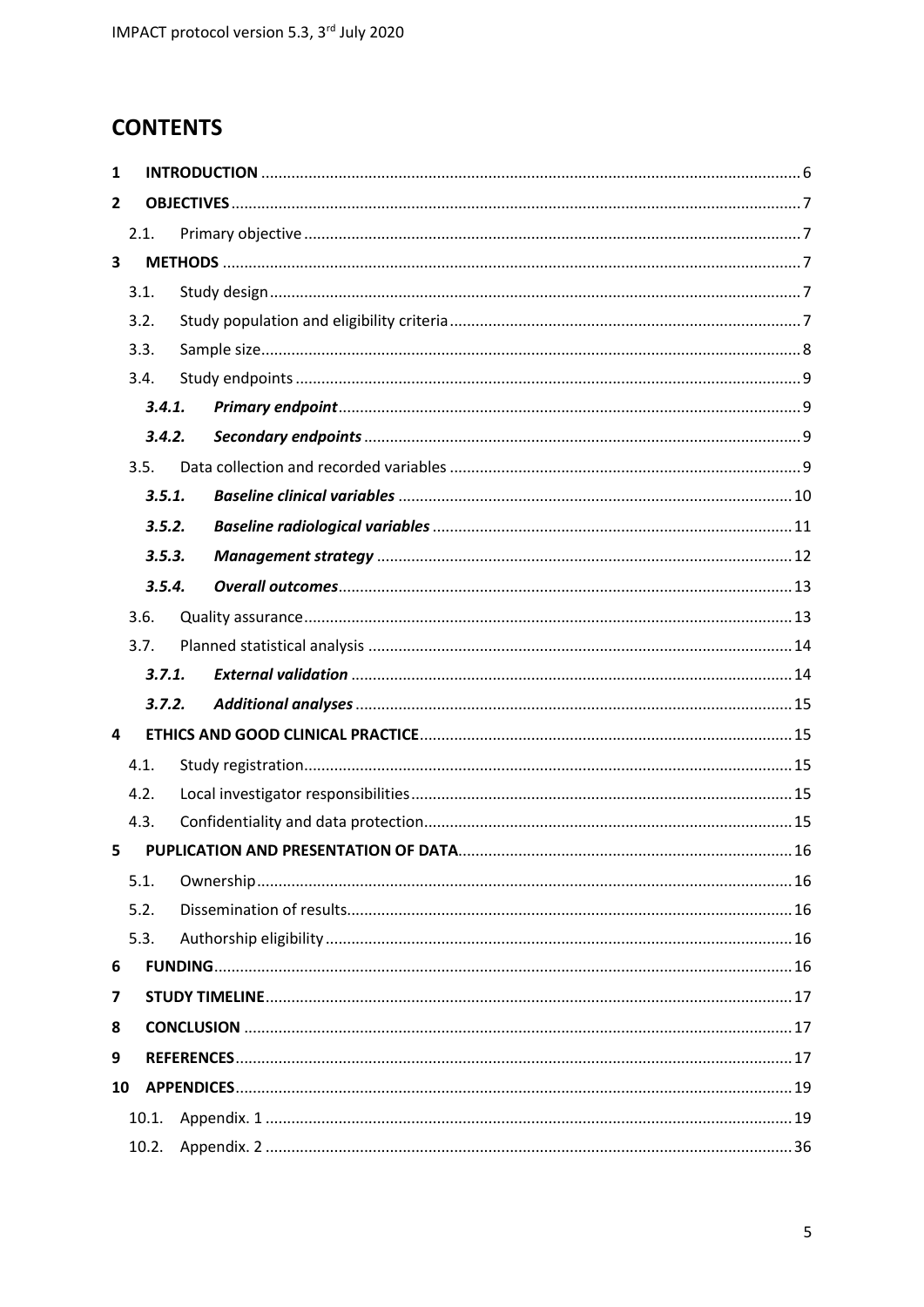## <span id="page-5-0"></span>**1 INTRODUCTION**

Meningiomas have the highest incidence rate amongst all primary central nervous system (CNS) tumours. Descriptive studies from Europe and North America suggest this rate to be between 4.20 and 8.58 per 100,000 individuals (1, 2). Wider access and increased use of MRI and CT has led to a marked rise in the number of incidental findings in clinical and research settings, with meningiomas comprising a sizeable proportion (3). A recent study of the SEER database demonstrated a significant increase in early detection of smaller, incidental tumours; between 2004 and 2012, the proportion of <1 cm meningiomas diagnosed in a given year increased in a linear fashion from six to 11% (4). Incidental, asymptomatic meningiomas cause patient anxiety and uncertainly around the need for future treatment and often prompt clinicians to commence long-term MRI and clinical follow-up. International consensus guidelines by the European Association of Neuro-Oncology (EANO) and National Comprehensive Cancer Network (NCCN) suggest active monitoring with MRI as first line for managing these tumours (5, 6), however, data to advise on the optimal follow-up duration and screening intervals are lacking (7).

Previous studies have identified prognostic radiological factors that are associated with the risk of meningioma growth and development of clinical symptoms; however, the timing of such progression is poorly defined (8-10). Moreover, clinical factors such as patient comorbidity and performance status remain unexplored in relation to prognosis but are highly relevant. The patient with an incidental meningioma wants to know whether their tumour will grow and become symptomatic such that it will require safe treatment within their healthy lifetime.

To this end, we recently completed a retrospective cohort study of incidental meningioma patients at the Walton Centre NHS Foundation Trust, Liverpool, UK with the aim of assessing the utility of combining routinely available radiological and clinical factors to develop a prognostic model for the risk of incidental meningioma progression during active monitoring (11). The resulting model IMPACT (*I*ncidental *M*eningioma: *P*rognostic *A*nalysis Using Patient *C*omorbidity and MRI *T*ests) could be used as a tool to guide active monitoring strategies for patients with an incidental asymptomatic meningioma within the first 10 years of diagnosis, however validation with external datasets is required.

This international retrospective cohort study of incidental meningioma has the primary aim of externally validating and calibrating of the prognostic model IMPACT, accessible using [https://www.impact-meningioma.com.](https://www.impact-meningioma.com/) These data will provide insight into the incidence, epidemiology, presentation, management, and long-term outcomes of incidental meningioma, which will inform the development of clinical guidelines and identify areas for future research.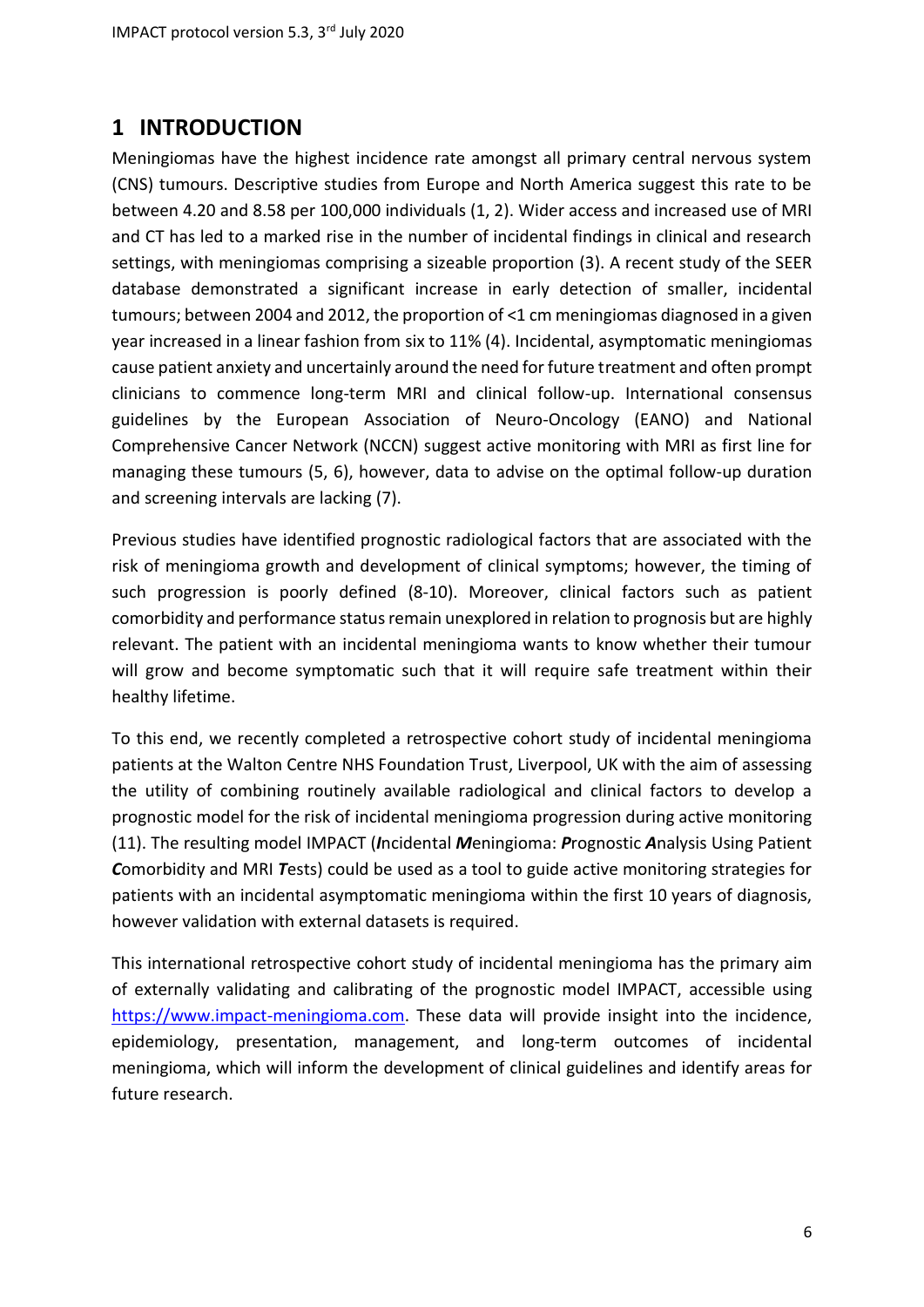# <span id="page-6-0"></span>**2 OBJECTIVES**

#### <span id="page-6-1"></span>2.1. Primary objective

To externally validate the prognostic model IMPACT.

#### 2.2. Secondary objectives

- A. To calibrate the prognostic model IMPACT
- B. Determine the growth patterns of incidental meningiomas
- C. Determine the imaging and histopathological characteristics of tumours subject to surgical resection
- D. Determine the risk of post-intervention complications and tumour recurrence/growth for meningiomas subject to surgery, stereotactic radiosurgery or radiotherapy
- E. Assess the economic implications of stratifying follow-up according to risk of disease progression

# <span id="page-6-2"></span>**3 METHODS**

#### <span id="page-6-3"></span>3.1. Study design

This is a retrospective, international multicentre cohort study. The study will include incidental meningioma patients managed at each participating centre. Cases will be identified by the local site research team using existing patient medical records. Baseline clinical and radiological characteristics, tumour management and clinical and radiological outcomes will be collected and recorded (anonymised data) on a secure database by the local investigator. Since this study falls within the remit of clinical outcomes audit, patient consent will not be sought for the use of their data. The study will recruit patients managed over a 2-year period between 1<sup>st</sup> January 2009 and 31<sup>st</sup> December 2010. This is an observational study and will not impact on routine patient care.

#### <span id="page-6-4"></span>3.2. Study population and eligibility criteria

Adults (≥16 years of age) with a newly identified incidental meningioma, as per radiology report, diagnosed between  $1<sup>st</sup>$  January 2009 and  $31<sup>st</sup>$  December 2010. Radiological diagnosis is expected to be based on the presence of an extra-axial lesion with broad-based attachment along the dura showing contrast enhancement. The adopted definition of an incidental finding is "a previously undetected abnormality of potential clinical relevance that is unexpectedly discovered and unrelated to the purpose of the examination".

Exclusion criteria are as follows:

- A. History of cranial radiation >5 years from diagnosis
- B. History of neurofibromatosis type 2
- C. Surgical resection which revealed a different histopathological diagnosis
- D. Unavailability of medical notes including radiological images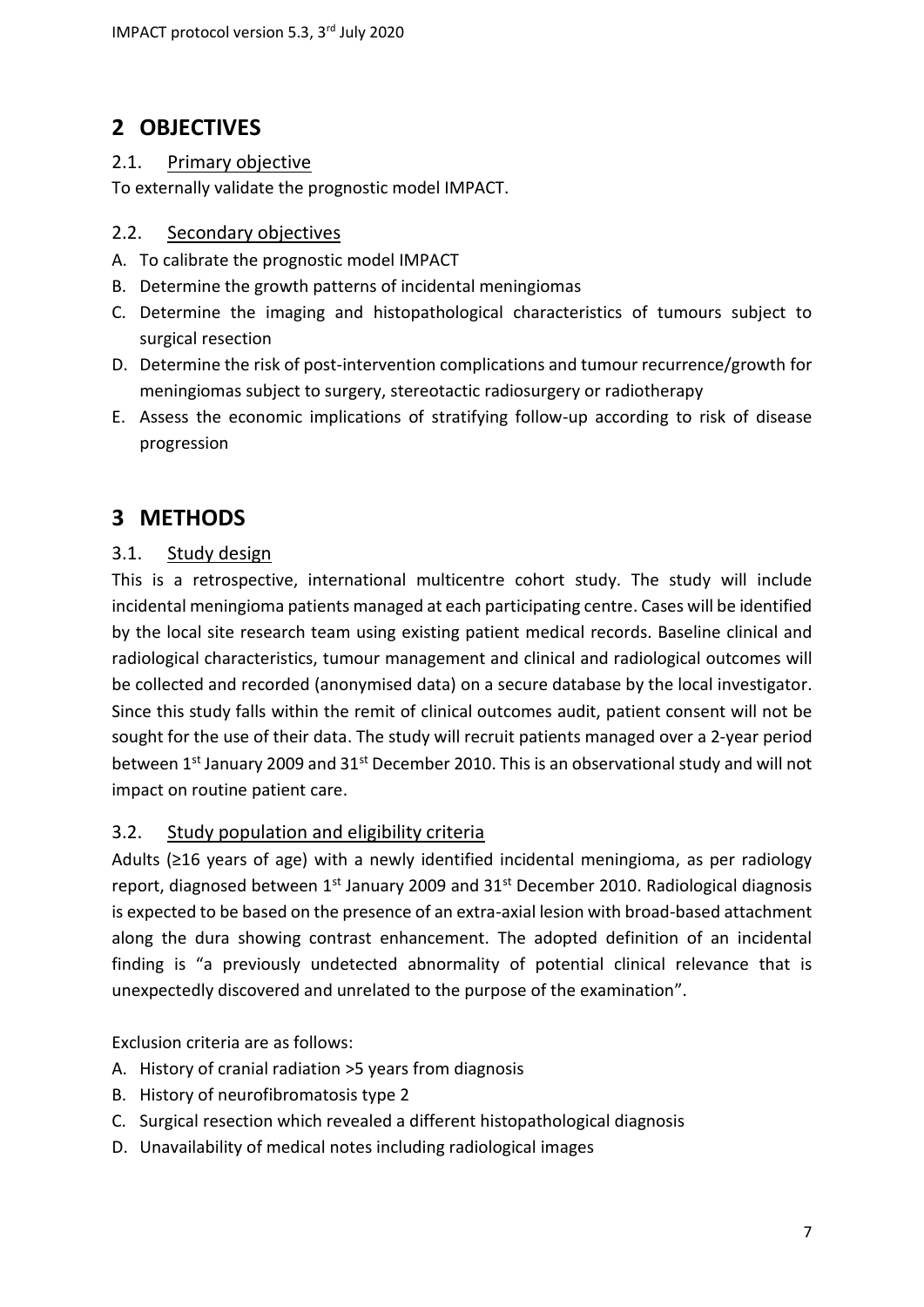#### <span id="page-7-0"></span>3.3. Patient identification

Eligible patients can be identified using local radiology information systems, e.g. the Computerised Radiological Information System (CRIS) tool. The search term will be as follows: "incidental" OR "asymptomatic" OR "small" AND "meningioma" (Figure 1). The process of patient identification will be piloted prior to data collection. Personalised search strategies will be assigned to centres with less than expected yield (<20-40 patients/year depending on the population size) following deliberation with the local study team.



Figure 1. Process of creating a provisional patient list at each study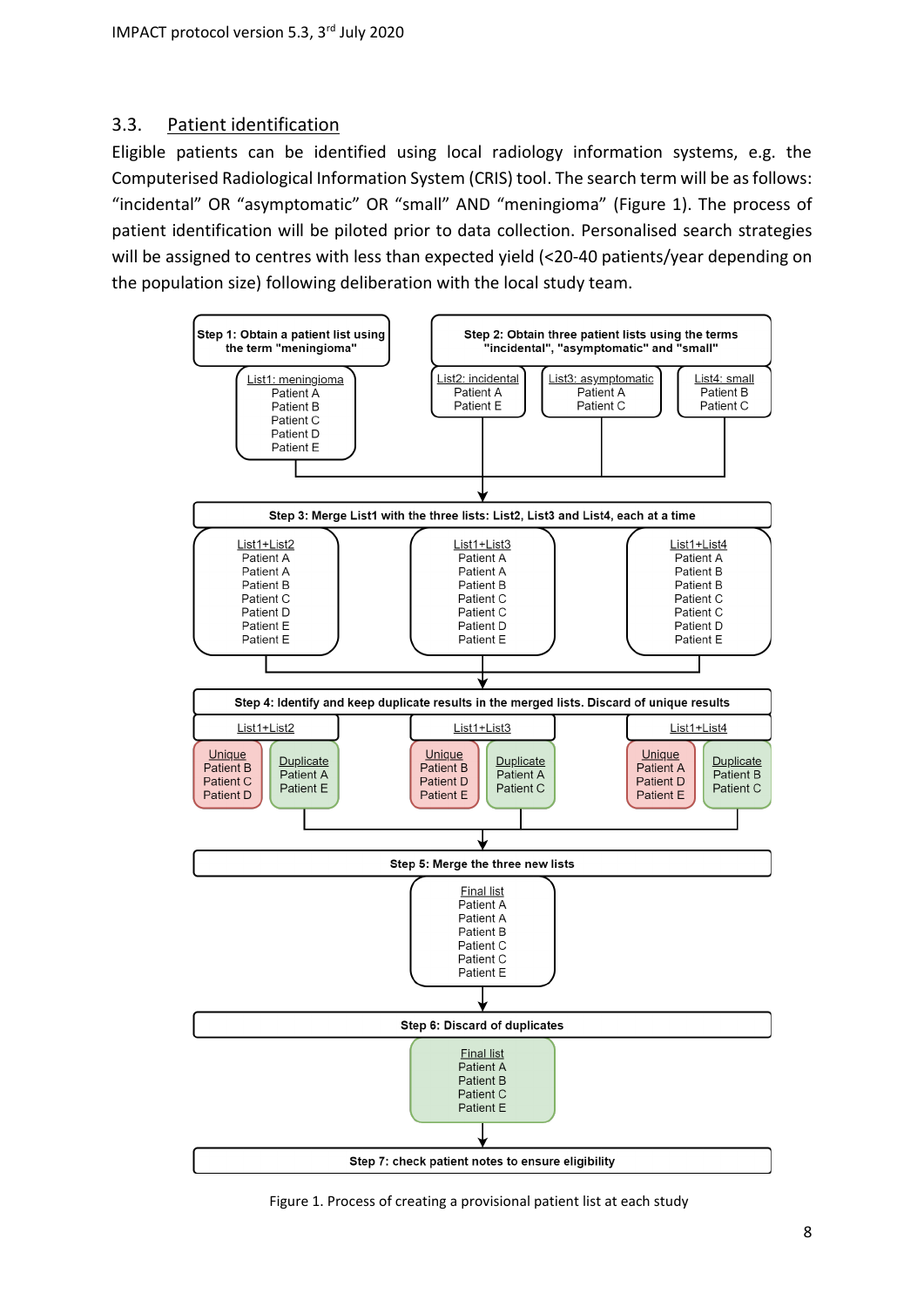#### 3.4. Sample size

For external validation studies, a minimum of 100 events, is required (12). The IMPACT study based in the Walton Centre NHS Foundation Trust (2007-2015) included 441 (459 meningiomas) patients and 44 progressed (~10%). We aim to include a minimum of 1500 patients across participating centres.

#### <span id="page-8-0"></span>3.5. Study endpoints

#### <span id="page-8-1"></span>*3.5.1. Primary endpoint*

Disease progression will be defined using a composite endpoint comprising of new symptom development, meningioma-specific mortality, meningioma growth (absolute growth rate ≥2 cm<sup>3</sup>/year or absolute growth rate≥1 cm<sup>3</sup>/year + relative growth rate ≥30%/year), development or increase of peritumoural brain oedema (defined as increased signal intensity on T2), venous sinus invasion and meningioma volume exceeding 10 cm<sup>3</sup>. The first two criteria denote clinical progression while the latter three are related to loss of window of curability. Venous sinus invasion and peritumoural oedema can prevent complete surgical resection (13, 14). Peritumoural oedema and a meningioma volume  $>10$  cm<sup>3</sup> are relative contraindications to stereotactic radiosurgery (15, 16).

#### <span id="page-8-2"></span>*3.5.2. Secondary endpoints*

Intervention (surgery, stereotactic radiosurgery or radiotherapy) and mortality unrelated to the meningioma.

#### <span id="page-8-3"></span>3.6. Data collection

Data will be collected at each centre by a member of the local team. Data will be collected from the patient's case records and MRI images. All clinical and radiological information collected for this study by the local investigators should be available routinely and no extra patient assessment will be required. Data will be collected and stored online through a secure server running the Research Electronic Data Capture (REDCap) web application and using the patient unique study number. Local investigators will be given secure REDCap project server login details(one login per site). No patient identifiable information will be uploaded orstored on the REDCap database. The study number (site ID patient ID) is generated by REDCap on creating a new patient record in the database. The clinical team can only view the records of patients from their own centre. All local investigators will store a copy of the link between the patient's unique study number and their patient identifiers on a secure password protected NHS computer, using a blank link file provided by the study team.

#### 3.7. REDCap database

Access to REDCap will be provided by the Liverpool Clinical Trials Centre (LCTC), University of Liverpool, a partner of the REDCap consortium. Database programmers will oversee the development of a data collection tool which can be accessed using any electronic device with internet access. Quality assessment of the tool will be done over two phases. Phase 1 will involve local testing of the tool using pre-existing data (Liverpool cohort). Five cases with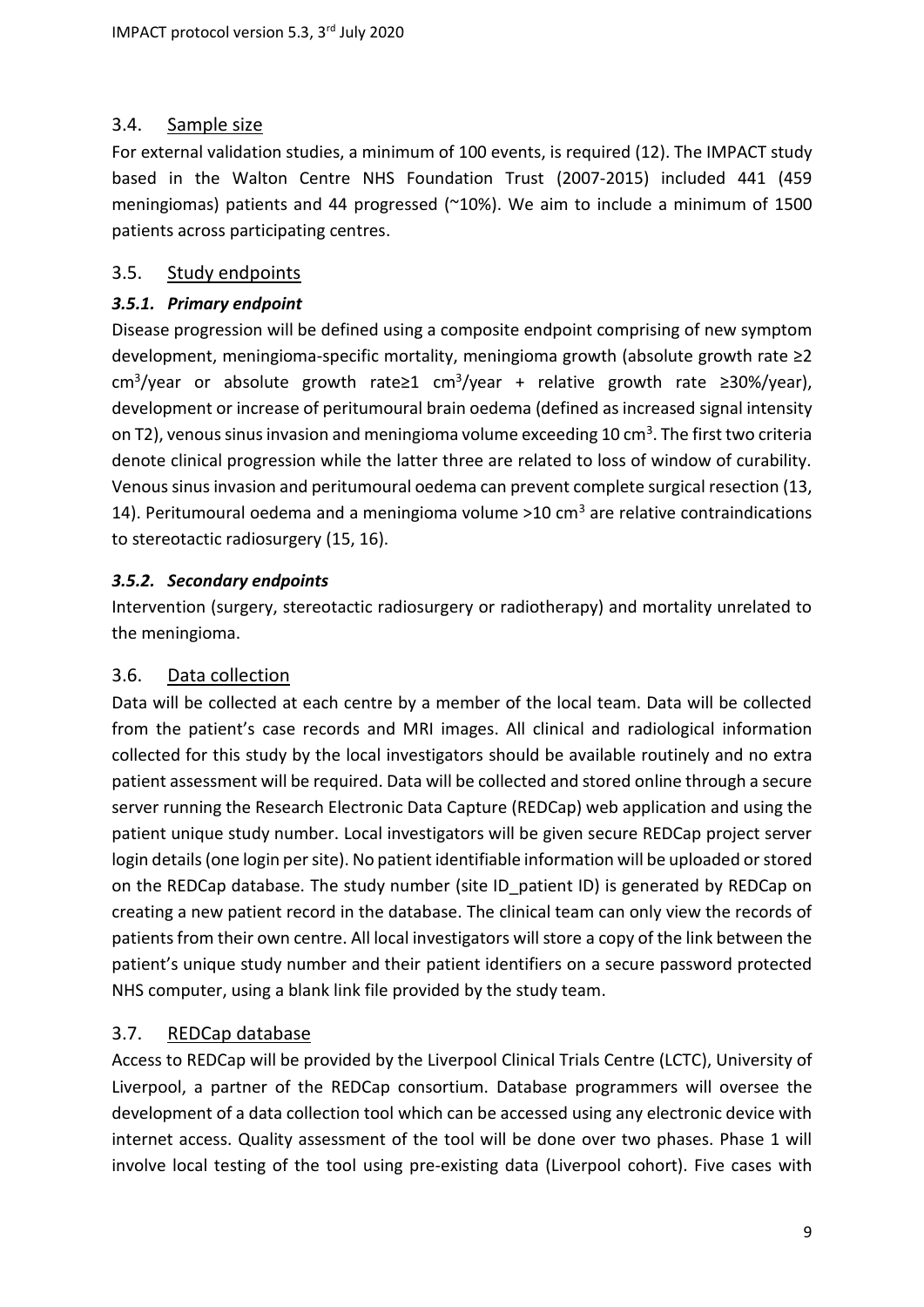variable outcomes will be picked to ensure all possible variables are tested. Phase 2 will expand testing to three more centres (Cambridge, Leeds and Manchester; subject to approval), using a similar number of cases. After completion of phase 2, the data collection tool will be made live for use by the participating sites.

#### 3.8. Recorded variables

#### <span id="page-9-0"></span>*3.8.1. Baseline clinical variables*

Age at diagnosis, sex, ethnicity, the World Health Organisation (WHO) performance status (PS) (Table 1) and the age adjusted Charlson comorbidity index (ACCI) (Table 2). An ACCI calculator (appendix 2) will be made available for use via a Microsoft Excel worksheet. These factors will only be recorded at baseline.

| Table 1. WHO performance status classification |                                                                                                                                       | Table 2. Age-adjusted Charlson comorbidity |            |                         |  |
|------------------------------------------------|---------------------------------------------------------------------------------------------------------------------------------------|--------------------------------------------|------------|-------------------------|--|
|                                                |                                                                                                                                       | index                                      |            |                         |  |
| <b>Scor</b>                                    | <b>Description</b>                                                                                                                    | <b>Condition</b>                           |            | weight                  |  |
| е                                              |                                                                                                                                       |                                            |            |                         |  |
| 0                                              | able to carry out all normal activity without<br>restriction                                                                          | Age (years)                                | $50$       | 0                       |  |
| $\mathbf{1}$                                   | Restricted in strenuous activity but<br>ambulatory and able to carry out light work                                                   |                                            | 50-59      | $\mathbf{1}$            |  |
| $\mathbf{2}$                                   | Ambulatory and capable of all self-care but<br>unable to carry out any work activities; up<br>and about more than 50% of waking hours |                                            | 60-69      | $\overline{2}$          |  |
| 3                                              | Symptomatic and in a chair or in bed for<br>greater than 50% of the day but not<br>bedridden                                          |                                            | 70-79      | $\overline{\mathbf{3}}$ |  |
| 4                                              | Completely disabled; cannot carry out any<br>self-care; totally confined to bed or chair.                                             |                                            | $\geq 80$  | 4                       |  |
| 5                                              | Dead                                                                                                                                  | Myocardial infarction                      |            | $\mathbf{1}$            |  |
|                                                |                                                                                                                                       | Congestive heart failure                   |            | $\mathbf{1}$            |  |
|                                                |                                                                                                                                       | Peripheral vascular                        |            | $\mathbf{1}$            |  |
|                                                |                                                                                                                                       | disease                                    |            |                         |  |
|                                                |                                                                                                                                       | Hemiplegia                                 |            | $\mathbf{2}$            |  |
|                                                |                                                                                                                                       | Cerebrovascular disease                    |            | $\mathbf{1}$            |  |
|                                                |                                                                                                                                       | Pulmonary disease                          |            | $\mathbf{1}$            |  |
|                                                |                                                                                                                                       | <b>Diabetes</b>                            |            | $\mathbf{1}$            |  |
|                                                |                                                                                                                                       |                                            | With end   | $\overline{2}$          |  |
|                                                |                                                                                                                                       |                                            | organ      |                         |  |
|                                                |                                                                                                                                       |                                            | damage     |                         |  |
|                                                |                                                                                                                                       | Renal disease                              |            | $\mathbf{2}$            |  |
|                                                |                                                                                                                                       | Liver disease                              | Mild       | $\mathbf{1}$            |  |
|                                                |                                                                                                                                       |                                            | Severe     | 3                       |  |
|                                                |                                                                                                                                       | Peptic ulcer disease                       |            | $\mathbf{1}$            |  |
|                                                |                                                                                                                                       | Cancer                                     |            | $\overline{2}$          |  |
|                                                |                                                                                                                                       |                                            | Metastatic | 6                       |  |
|                                                |                                                                                                                                       | Dementia                                   |            | $\mathbf{1}$            |  |
|                                                |                                                                                                                                       | Connective tissue<br>disease               |            | $\mathbf{1}$            |  |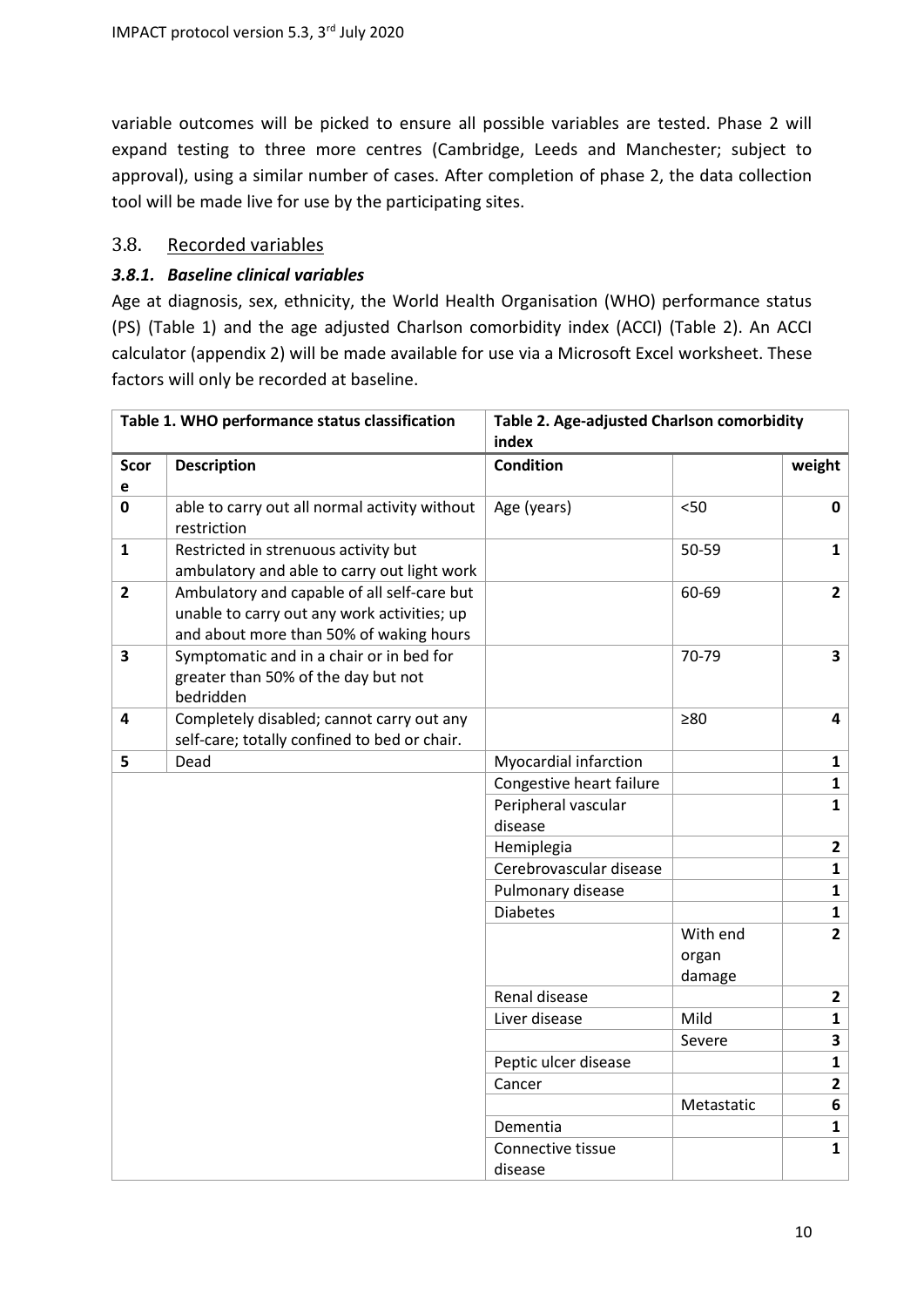| <b>AIDS</b>            | O |
|------------------------|---|
| Hypertension           |   |
| Skin ulcers/cellulitis |   |
| Depression             |   |
| On Warfarin            |   |

#### <span id="page-10-0"></span>*3.8.2. Baseline radiological variables*

A video and a manual prepared by the study team will be made available to assist with standardisation of image interpretation across participating centres.

Baseline imaging variables assessed will be:

- I. Single or multiple meningioma
- II. Tumour signal intensity compared to the contralateral grey matter on fluid attenuated inversion recovery (FLAIR) and T2-weighted (T2) MRI (hypo/iso/hyper).
- III. Peritumoural signal intensity in relation to tumour volume using the signal change present on FLAIR and T2 MRI (0-5%/6-33%/34-66%/67-100%; adapted from the VASARI [Visually AcceSAble Rembrandt Images] MR features for gliomas (17)).
- IV. Meningioma volume using the ABC/2 formula on contrast-enhanced T1-weighted MRI/CT: (A) maximum meningioma diameter on axial plane, (B) diameter perpendicular to (A) and (C) maximum height on coronal/sagittal plane, not taking into the account the dural tail.
- V. Meningioma location classed into non-skull base and skull base and further subcategorised according to the ICOM (International Consortium on Meningioma) classification system (Appendix 2).
- VI. Proximity to major dural venous sinuses (superior sagittal sinus/transverse sinus/sigmoid sinus/cavernous sinus/the confluence of sinuses) categorised as separate (within 10 mm), in direct contact with its wall or invading, excluding the dural tail.
- VII. Contact with critical neuro-vascular structures (i.e. internal carotid artery and optic apparatus).

Meningiomas that fulfil one of the two previous categories (VII or VIII) are said to be in proximity to critical neurovascular structures.



Fig. 2. (A-C) T2 MR axial sequences showing the 3 levels of tumour intensity (circle). (A) Hypointense. (B) Isointense. (C) Hyperintense. (D-F) T1-weighted MR with gadolinium (contrast) showing the relationship between the meningioma and the nearby venous sinus (SSS). (D) Separate as there's no clear attachment to the sinus wall. (E) In direct contact with the lateral wall of the sinus. (F) Clear macroscopic distortion and invasion of the sinus. The labelling has gone a bit wrong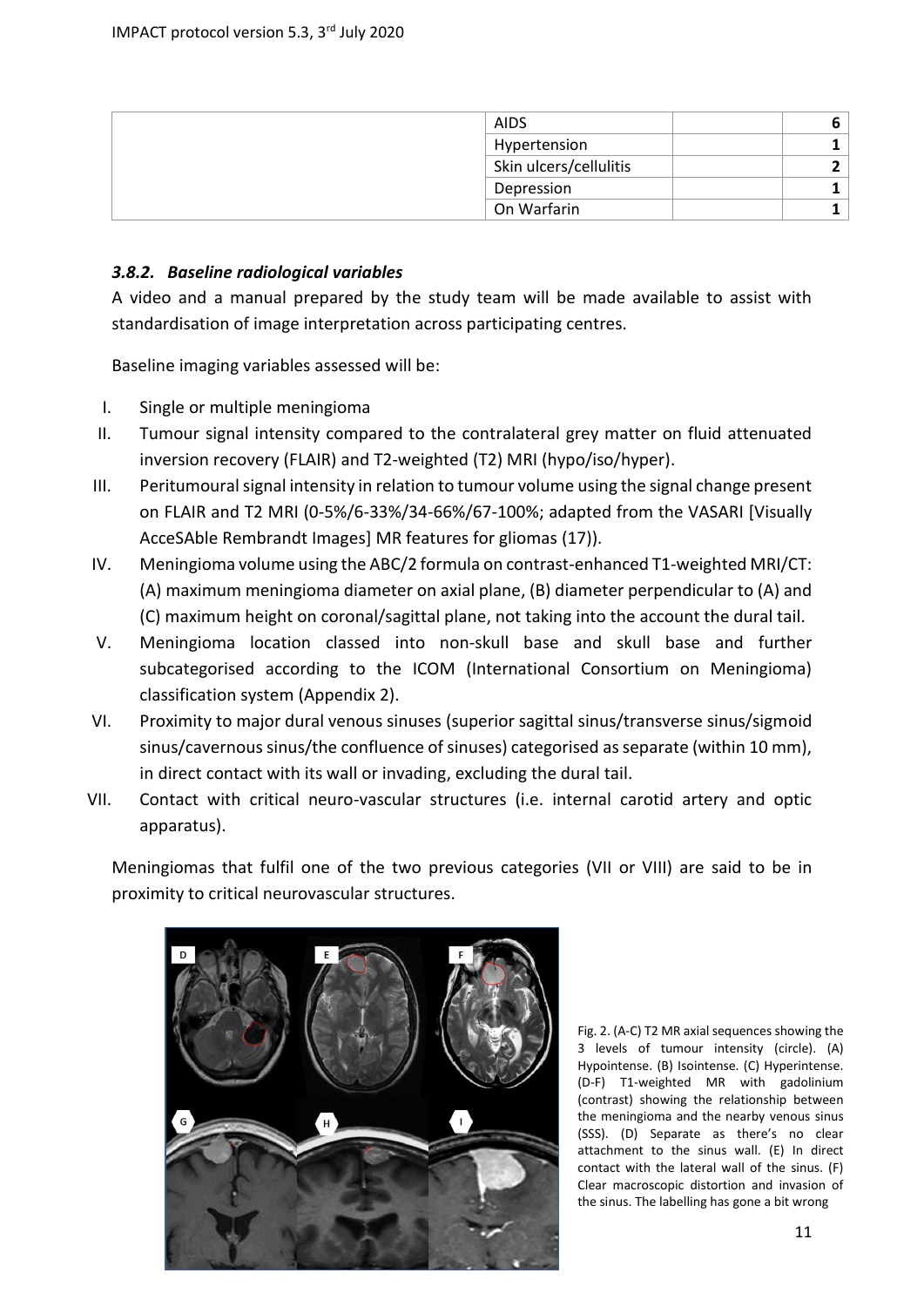#### <span id="page-11-0"></span>*3.8.3. Management strategy*

Management strategies will be dichotomised either to active monitoring or intervention (surgery, stereotactic radiosurgery (SRS), fractionated radiotherapy (*f*RT) and discharge from outpatient clinic care). **Active monitoring** is defined as regular surveillance imaging and outpatient clinical observation. Recorded factors will include:

- I. Number of scans, and interval between them (months).
- II. For each scan: peritumoural signal intensity, venous sinus involvement and meningioma volume.
- III. Each scan will be examined alongside its corresponding outpatient clinic appointment for any evidence of meningioma-related symptoms (motor/sensory/language/cognitive/seizure/headache/other).
- IV. The outcome of each clinical encounter (i.e. outpatient appointment) will be recorded (resume follow-up/surgery/SRS/*f*RT/hospital discharge).

**Intervention** details if performed will be also recorded. These will include indication for intervention (clinical-radiological/clinical/radiological/patient preference) and time to intervention. For patients treated with clinical-radiological or clinical progression, status of meningioma-related neurological morbidity will be noted.

For surgery the following will additionally be recorded:

- I. Simpson score (as recorded by the surgeon in the operative notes).
- II. WHO grade (classified according to the WHO system in use at the time of surgery and updated according to the WHO 2016 classification dependent on pathologists' availability (18)) and presence of any reported brain invasion (yes / no / not reported).
- III. Postoperative medical and surgical complications recorded at 30 days (Landriel-Ibañez Classification (Table 3) (19)).
- IV. Follow-up duration (months).
- V. WHO performance status pre- and postoperatively and at the last follow-up appointment.
- VI. Recurrence on contrast-enhanced MRI during that time (yes/no) and if recurred then the time to recurrence.

For SRS and *f*RT:

- I. Fractionated dose (*f*RT), number of fractions (*f*RT) and total dose (*f*RT /SRS).
- II. Early and late (≥3 months) toxicity (assessed by CTCAE v5.0, [https://ctep.cancer.gov/protocoldevelopment/electronic\\_applications/ctc.htm\)](https://ctep.cancer.gov/protocoldevelopment/electronic_applications/ctc.htm).
- III. Duration of follow-up post-radiation (months).
- IV. WHO performance status pre- and post-radiation and at the last follow-up appointment.
- V. Tumour size on last available imaging.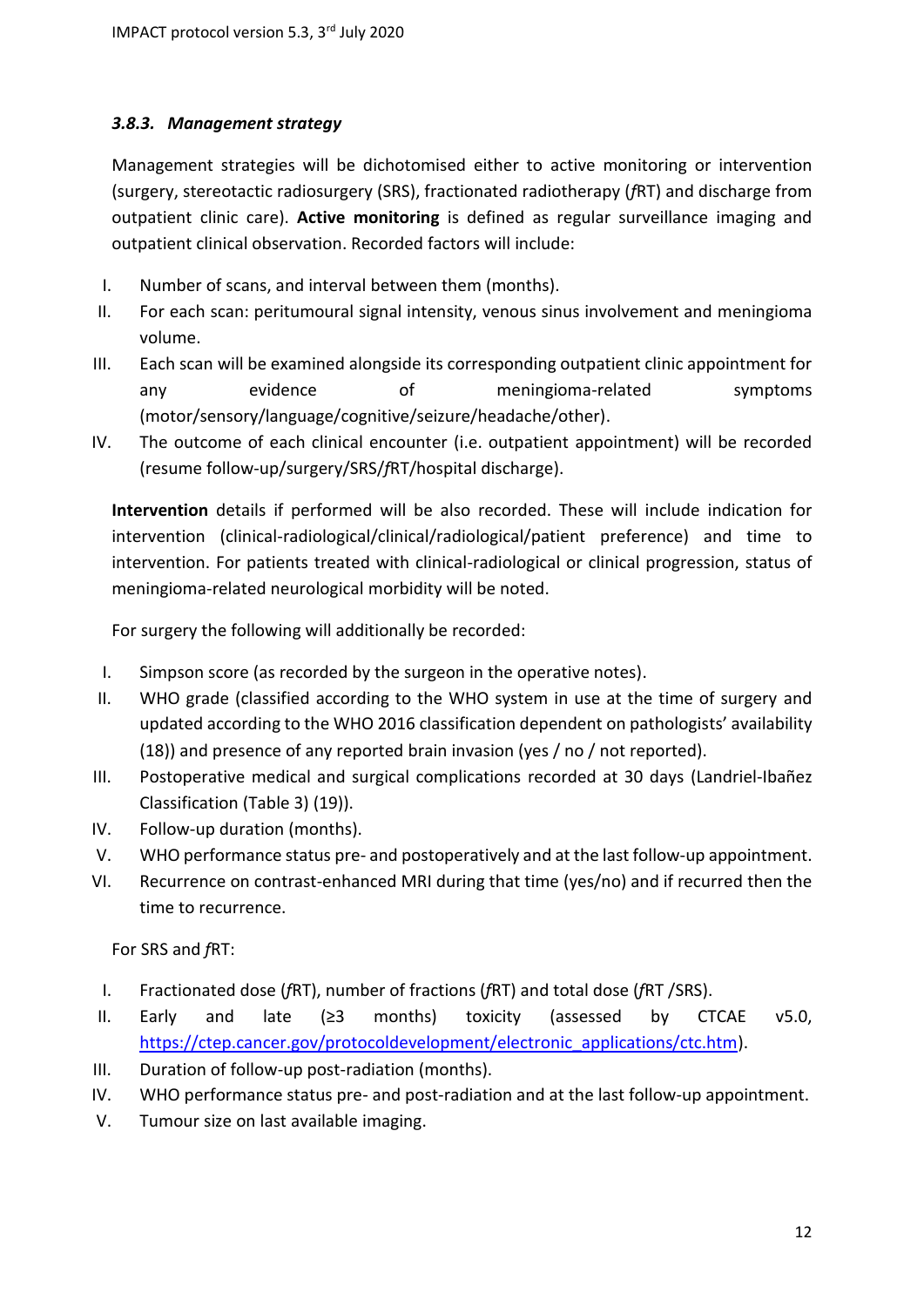For patients discharged from outpatient care data sources will be checked for any readmissions/rescans thought to be attributed to the incidental meningioma within the study timeframe. Outcome following readmissions/rescans will be noted.

| Table 3. Landriel-Ibañez classification of neurosurgical complications |                                                                               |  |  |  |
|------------------------------------------------------------------------|-------------------------------------------------------------------------------|--|--|--|
| Grade I                                                                | Any non-life-threatening deviation from normal postoperative course, not      |  |  |  |
|                                                                        | requiring invasive treatment                                                  |  |  |  |
| Grade la                                                               | Complication requiring no drug treatment                                      |  |  |  |
| <b>Grade Ib</b>                                                        | Complication requiring drug treatment                                         |  |  |  |
| <b>Grade II</b>                                                        | Complication requiring invasive treatment such as surgical, endoscopic, or    |  |  |  |
|                                                                        | endovascular interventions                                                    |  |  |  |
| Grade IIa                                                              | Complication requiring intervention without general anaesthesia               |  |  |  |
| <b>Grade IIb</b>                                                       | Complication requiring intervention with general anaesthesia                  |  |  |  |
| <b>Grade III</b>                                                       | Life-threatening complications requiring management in ICU                    |  |  |  |
| <b>Grade IIIa</b>                                                      | Complication involving single organ failure                                   |  |  |  |
| <b>Grade IIIb</b>                                                      | Complication involving multiple organ failure                                 |  |  |  |
| <b>Grade IV</b>                                                        | Complication resulting in death                                               |  |  |  |
| <b>Surgical</b>                                                        | Adverse events that are directly related to surgery or surgical technique     |  |  |  |
| <b>Complications</b>                                                   |                                                                               |  |  |  |
| <b>Medical</b>                                                         | Adverse events that are not directly related to surgery or surgical technique |  |  |  |
| <b>Complications</b>                                                   |                                                                               |  |  |  |
| Suffix "T"                                                             | New neurologic deficit improving within 30 days of surgical procedure; can    |  |  |  |
| (Transient)                                                            | be added to each grade of complication                                        |  |  |  |
| Suffix "P"                                                             | New neurologic deficit extending beyond 30 days of surgical procedure; can    |  |  |  |
| (Persistent)                                                           | be added to each grade of complication                                        |  |  |  |

#### <span id="page-12-0"></span>*3.8.4. Overall outcomes*

Overall outcomes by the end of the study period (discharge from outpatient care/lost to follow-up/dead/under on-going active follow-up) and follow-up durations will be recorded. Any deaths encountered during follow-up will be recorded. The medical records for patients discharged will also examined for mortality data.

#### <span id="page-12-1"></span>3.9. Quality assurance

For each participating centre, a quality assurance process will take place. Local investigators will be required to upload their extracted data alongside the MRI scans for the first 5 cases. Central review of imaging and clinical data by the study team will be performed. Once approved with no discrepancies, the remainder of the data may be uploaded. Identified issues will be discussed before a consensus in reached. Recurring issues across participating centres will be addressed using web-based information videos and webinars.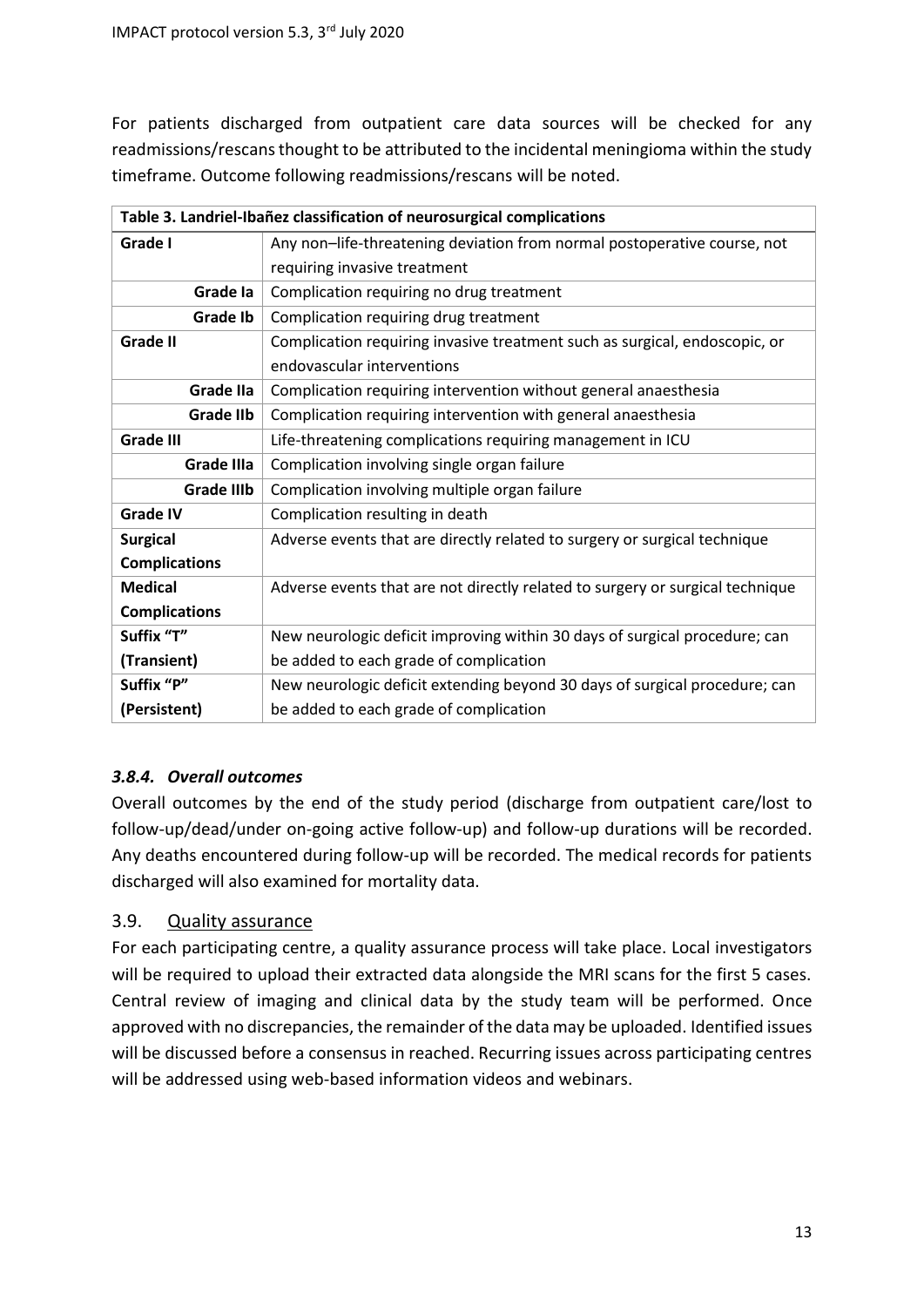#### <span id="page-13-0"></span>3.10. Planned statistical analysis

#### <span id="page-13-1"></span>*3.10.1. External validation*

Using IMPACT, we will calculate the 5- and 10-year estimated risk of disease progression for every patient included in this cohort study. Kaplan-Meier method will be used to obtain the observed risks. The predictive performance of IMPACT will be assessed by examining measures of calibration and discrimination. Calibration refers to how closely the predicted 5 and 10-year risk of progression agrees with the observed risk. A calibration plot compares the observed and predicted rates of events for each group. A perfect match indicates accurate calibration. The Brier score for censored survival data will also be calculated, which is a measure of accuracy and is the average squared deviation between predicted and observed risk; a lower score represents greater accuracy. Discrimination is the ability of the risk score to differentiate between those patients who do and those who do not experience disease progression during the study timeframe. This measure is quantified by calculating the Cstatistic, D-statistic and Chambless and Diao's time-dependent AUC (area under the receiver operating characteristic curve [ROC]) which are tailored towards censored survival data. Model assumptions will be tested by examination of Schoenfeld residuals, and influential observations will be examined using DFBETA panels.

The effect of patient age, comorbidity and performance status on the risk of disease progression and intervention will be assessed using a competing risk analysis. Patients will be split based on WHO PS into two categories: 0-1 and 2-4 and stratified by ACCI into three groups: 0-2, 3-5 and ≥6. An ACCI score of ≤2 corresponds to patients who are young (<60 years) with few or no comorbidities. An ACCI score of 3–5 corresponds to either an older patient with few comorbidities, or a younger patient with several comorbidities, and an ACCI score ≥6 denotes older patient with comorbidities (20).

Two competing risk analyses will be performed. One assessing the cumulative incidence rate (CIR) of primary intervention at different time points following diagnosis stratified by PS and ACCI groups and the other will evaluate the CIR of disease progression. The competing event for the former will be non-meningioma-specific mortality either observed during follow-up or after being discharged from outpatient care. Patients who remain under follow-up will be censored at the last outpatient clinic appointment. Patients discharged alive from outpatient care will censored at last time they were seen by a healthcare physician i.e. general practitioner.

For the disease progression analysis, mortality after hospital discharge could not be used as a competing event as the time interval between discharge and death could have witnessed radiological changes which meet the disease progression definition. Instead, four events will be considered competing in nature, discharge from outpatient care, loss to follow-up, death during follow-up or an intervention before disease progression occurred with the first three grouped together. Censoring will only be done for patients who remain under follow-up at the last clinic appointment. To test the equality across CIR groups, the Fine and Gray test will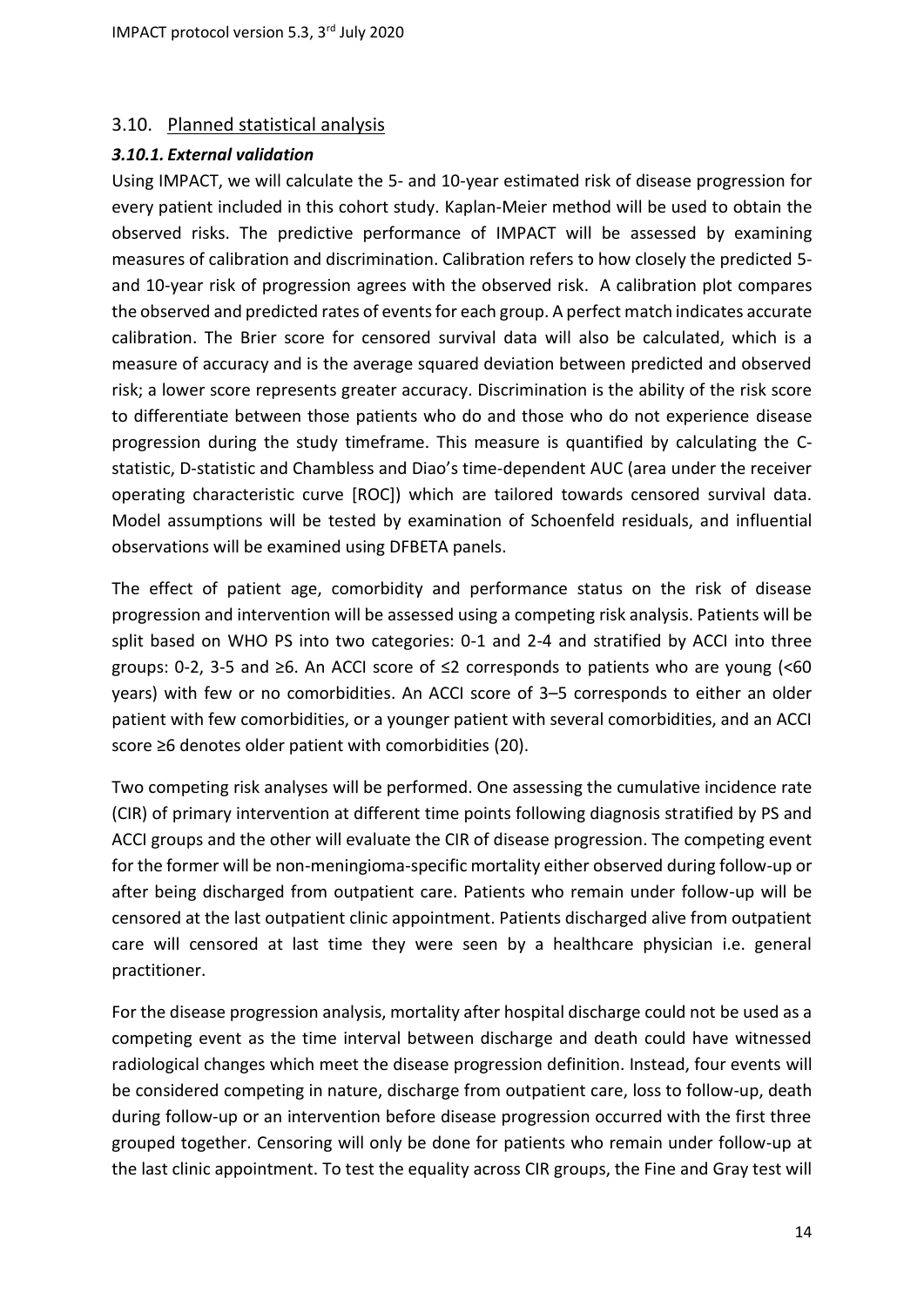be carried out. Plots of CIRs and 95% confidence intervals (CIs) will also be generated and compared to the training data set (Walton Centre).

#### <span id="page-14-0"></span>*3.10.2. Additional analyses*

We envisage that imaging protocols in the participating centres are varied and nonstandardised and thus, the growth rate for each meningioma will be determined using a joint longitudinal and event-time outcomes model which does not require regularly spaced time points, and adjusts for informative follow-up, assuming a different intercept and slope for each meningioma (21, 22). The sum of the regression coefficients of random and fixed effects for the slope estimated from the linear model will best represent the average growth rate for each meningioma. Absolute growth rate (AGR) will be defined as the increase in volume per year in cm<sup>3</sup> whereas relative growth rate (RGR) will be defined as the percentage increase in volume per year.

Demographic differences across management and outcome groups will be explored with the χ2 test for categorical variable and the Mann-Whitney U test or Student's t-test for continuous variables. Correlation between baseline variables will be evaluated using the Pearson correlation coefficient. Normally distributed continuous variables will be expressed as mean (standard deviation [SD]) whereas skewed variables as median (interquartile range [IQR]). Differences will be considered statistically significant at P<0.05.

This statistical analysis plan will be reviewed prior to the final analysis of the study.

# <span id="page-14-1"></span>**4 ETHICS AND GOOD CLINICAL PRACTICE**

#### <span id="page-14-2"></span>4.1. Study registration

It is the responsibility of the research team at each unit to register the study as a clinical audit with their hospital's audit department, including Caldicott guardian approval as required.

#### <span id="page-14-3"></span>4.2. Local investigator responsibilities

The investigator is responsible for the overall conduct of the study at the site and compliance with the protocol. Responsibilities may be delegated to an appropriate member of the local research team. The Investigator must also be familiar with the protocol and the study requirements and it is their responsibility to ensure that all staff assisting with the study are adequately informed about the protocol and the study requirement. The Principal Investigator at each centre is responsible for the quality of the data recorded in the database.

#### <span id="page-14-4"></span>4.3. Confidentiality and data protection

All records must be identified in a manner designed to maintain patient confidentiality and must be kept in a secure storage area with limited access. The investigator and local research terms involved with this study may not disclose or use for any purpose other than performance of the study, any data, record, or other unpublished, confidential information.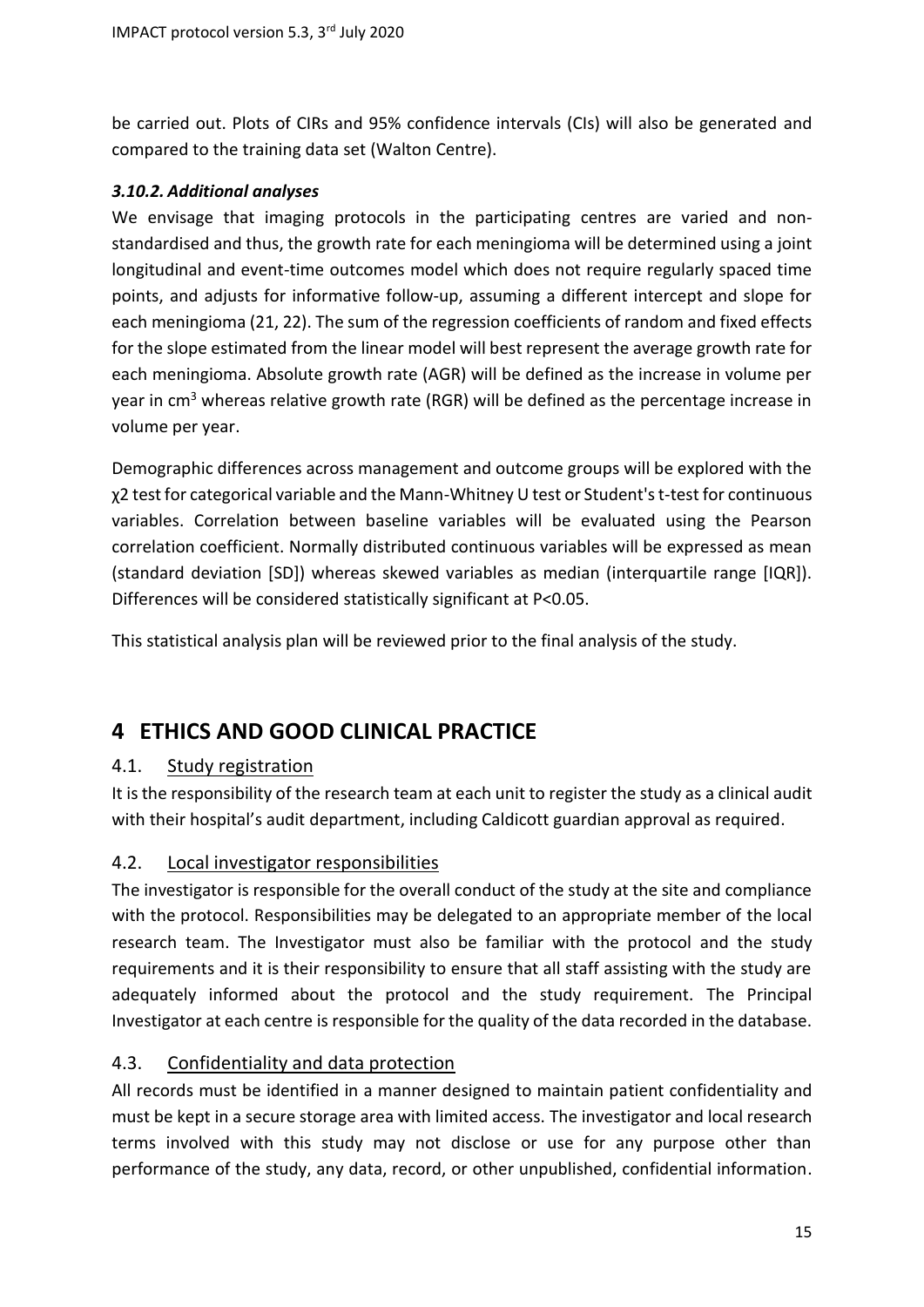They also must comply with the requirements of the Data Protection Act 1998 with regard to the collection, storage, processing and disclosure of personal information and will uphold the Act's core principles. Access to collated patient data will be restricted to individuals from the research team and representatives of the sponsor. Computers used to collate the data will have limited access measures via usernames and passwords. Published results will not contain any personal data that could allow identification of individual patients.

# <span id="page-15-0"></span>**5 PUPLICATION AND PRESENTATION OF DATA**

#### <span id="page-15-1"></span>5.1. Ownership

Ownership of the complete dataset arising from this study resides with the research team (details on page 2 of the protocol). Local data collected as part of this study belongs to the local team collecting that data. However, individual clinicians must not submit any part of their individual data for publication or presentation without prior consent from the study research team.

#### <span id="page-15-2"></span>5.2. Dissemination of results

The study results will be reported using the TRIPOD (Transparent Reporting of a multivariable prediction model for Individual Prognosis Or Diagnosis) checklist. The results of this study will be presented at national and international meetings and will be submitted for publication in peer-reviewed journals.

#### <span id="page-15-3"></span>5.3. Authorship eligibility

Fully named authors must satisfy the ICMJE (International Committee of Medical Journal Editors) conditions for authorship. Each contributing centre can provide up to 2 fully named authors. The contribution of all other participants will be recognised with PubMed Citable collaborator-status authorship under the umbrella of the British Neurosurgical Trainee Research Collaborative (BNTRC). Further collaborator-status authorship will be provided to non-UK contributors under the umbrella of the International Consortium on Meningioma (ICOM).

# <span id="page-15-4"></span>**6 FUNDING**

No funding has been sought for the completion of this project. Certain elements of this study will be covered by funding received by the Chief Investigator (MDJ) from The Brain Tumour Charity.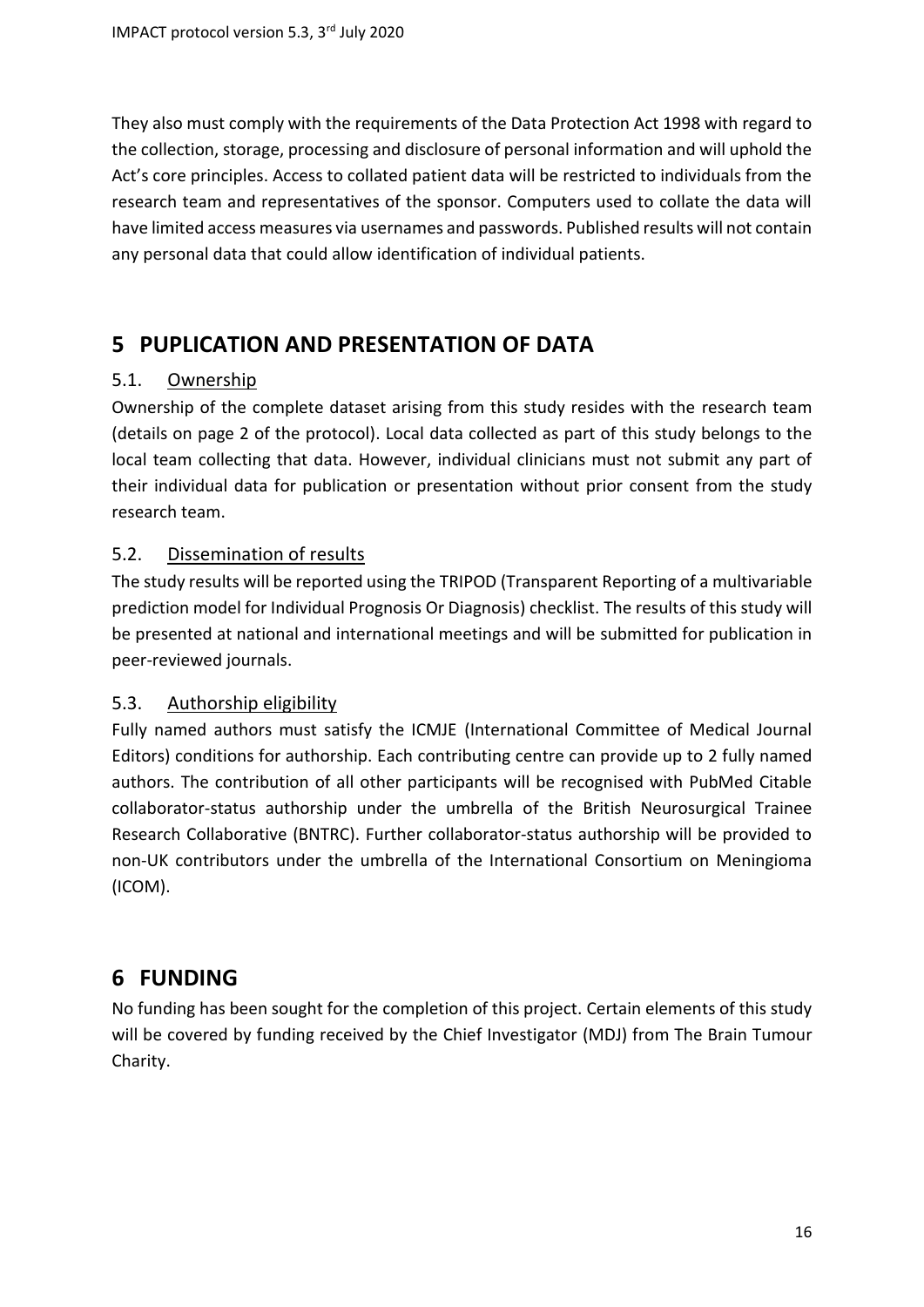# <span id="page-16-0"></span>**7 STUDY TIMELINE**

| Activity                       | Up to Jul-20 | Aug-20 | $Sep-20$ | Oct-20 | <b>Nov-20</b> | Dec-20 | $Jan-21$ | Feb-21 - Jul-21 Aug-21 - Oct-21 | <b>Nov-21</b> | Dec-21 |
|--------------------------------|--------------|--------|----------|--------|---------------|--------|----------|---------------------------------|---------------|--------|
| Arrange REDCap access          |              |        |          |        |               |        |          |                                 |               |        |
| Build REDCap database, phase 1 |              |        |          |        |               |        |          |                                 |               |        |
| Build REDCap database, phase 2 |              |        |          |        |               |        |          |                                 |               |        |
| Recruit centres                |              |        |          |        |               |        |          |                                 |               |        |
| Local audit approval           |              |        |          |        |               |        |          |                                 |               |        |
| Identification of patients     |              |        |          |        |               |        |          |                                 |               |        |
| Data collection                |              |        |          |        |               |        |          |                                 |               |        |
| Data processing and analysis   |              |        |          |        |               |        |          |                                 |               |        |
| Results presentation           |              |        |          |        |               |        |          |                                 |               |        |
| Publication of report          |              |        |          |        |               |        |          |                                 |               |        |
|                                |              |        |          |        |               |        |          |                                 |               |        |
|                                |              |        |          |        |               |        |          |                                 |               |        |
|                                | Completed    |        |          |        |               |        |          |                                 |               |        |
|                                | Ongoing      |        |          |        |               |        |          |                                 |               |        |
|                                | On hold      |        |          |        |               |        |          |                                 |               |        |

# <span id="page-16-1"></span>**8 CONCLUSION**

This study will be the first international multicentre study collecting data on outcomes of management of incidental asymptomatic meningioma which will enable validation of the IMPACT prognostic model and from the basis of ongoing prospective and economic studies.

### <span id="page-16-2"></span>**9 REFERENCES**

1. Cea-Soriano L, Wallander MA, Garcia Rodriguez LA. Epidemiology of meningioma in the United Kingdom. Neuroepidemiology. 2012;39(1):27-34.

2. Ostrom QT, Cioffi G, Gittleman H, Patil N, Waite K, Kruchko C, et al. CBTRUS Statistical Report: Primary Brain and Other Central Nervous System Tumors Diagnosed in the United States in 2012–2016. Neuro Oncol. 2019;21(Supplement\_5):v1-v100.

3. Morris Z, Whiteley WN, Longstreth Jr WT, Weber F, Lee YC, Tsushima Y, et al. Incidental findings on brain magnetic resonance imaging: systematic review and meta-analysis. BMJ (Clinical research ed). 2009;339:b3016.

4. Agarwal V, McCutcheon BA, Hughes JD, Carlson ML, Glasgow AE, Habermann EB, et al. Trends in Management of Intracranial Meningiomas: Analysis of 49,921 Cases from Modern Cohort. World Neurosurg. 2017;106:145-51.

5. Goldbrunner R, Minniti G, Preusser M, Jenkinson MD, Sallabanda K, Houdart E, et al. EANO guidelines for the diagnosis and treatment of meningiomas. The Lancet Oncology. 2016;17(9):e383-91.

6. National Comprehensive Cancer Network. NCCN Clinical Practice Guidelines in Oncology-Central Nervous System Cancer (Version 1.2017) [cited 2017 November 11]. Availabe from: [https://www.nccn.org/professionals/physician\\_gls/pdf/cns.pdf.](https://www.nccn.org/professionals/physician_gls/pdf/cns.pdf)

7. Islim AI, Mohan M, Moon RDC, Srikandarajah N, Mills SJ, Brodbelt AR, et al. Incidental intracranial meningiomas: a systematic review and meta-analysis of prognostic factors and outcomes. J Neurooncol. 2019;142(2):211-21.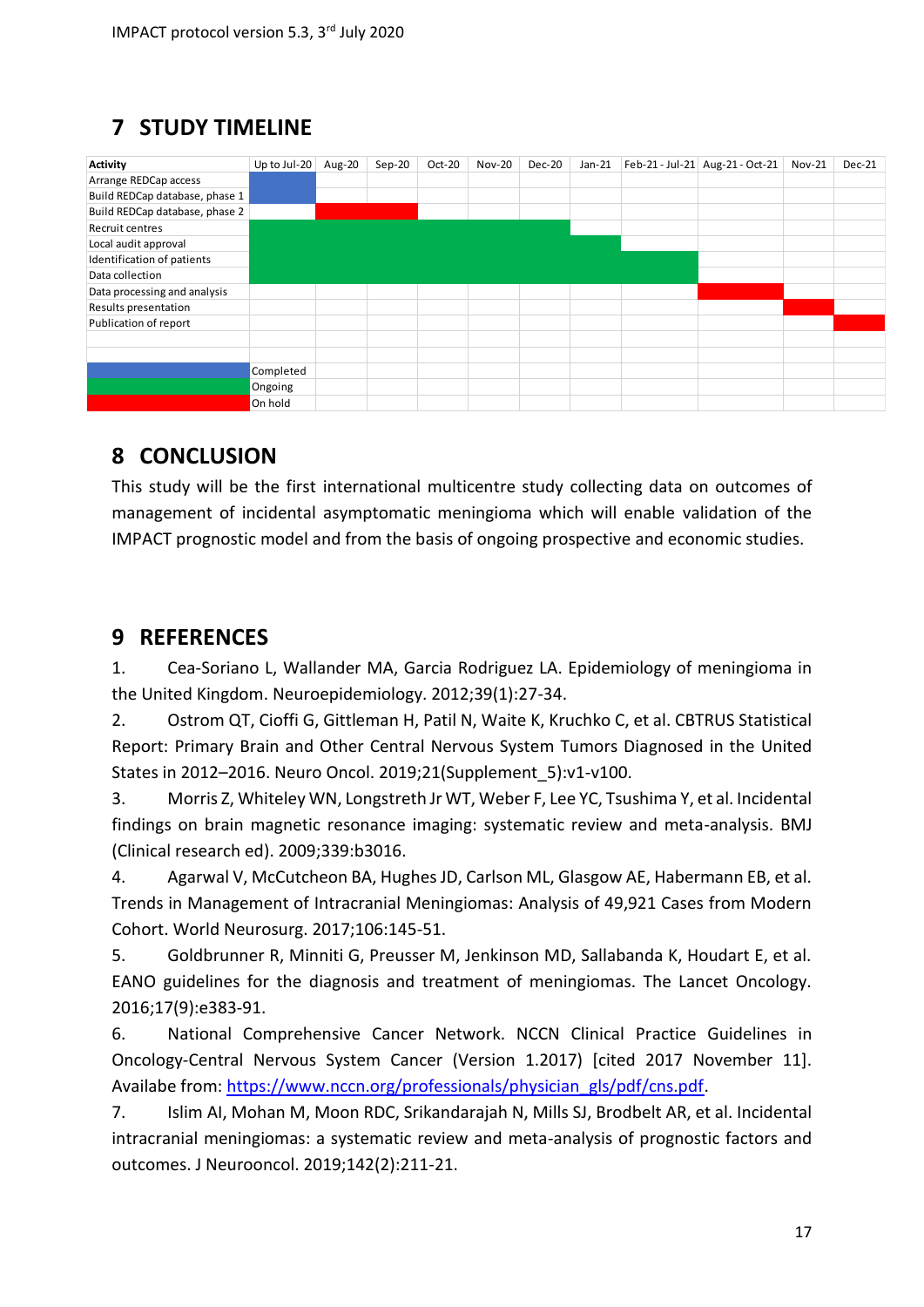8. Romani R, Ryan G, Benner C, Pollock J. Non-operative meningiomas: long-term followup of 136 patients. Acta Neurochir (Wien). 2018.

9. Zeng L, Liang P, Jiao J, Chen J, Lei T. Will an Asymptomatic Meningioma Grow or Not Grow? A Meta-analysis. Journal of neurological surgery Part A, Central European neurosurgery. 2015;76(5):341-7.

10. Behbahani M, Skeie GO, Eide GE, Hausken A, Lund-Johansen M, Skeie BS. A prospective study of the natural history of incidental meningioma—Hold your horses! Neuro-Oncology Practice. 2019;6(6):438-50.

11. Islim AI, Kolamunnage-Dona R, Mohan M, Moon RDC, Crofton A, Haylock BJ, et al. A prognostic model to personalize monitoring regimes for patients with incidental asymptomatic meningiomas. Neuro Oncol. 2019;22(2):278-89.

12. Kattan MW, Hess KR, Amin MB, Lu Y, Moons KG, Gershenwald JE, et al. American Joint Committee on Cancer acceptance criteria for inclusion of risk models for individualized prognosis in the practice of precision medicine. CA: a cancer journal for clinicians. 2016;66(5):370-4.

13. Vignes JR, Sesay M, Rezajooi K, Gimbert E, Liguoro D. Peritumoral edema and prognosis in intracranial meningioma surgery. J Clin Neurosci. 2008;15(7):764-8.

14. Han MS, Kim YJ, Moon KS, Lee KH, Yang JI, Kang WD, et al. Lessons from surgical outcome for intracranial meningioma involving major venous sinus. Medicine. 2016;95(35).

15. Cai R, Barnett GH, Novak E, Chao ST, Suh JH. Principal risk of peritumoral edema after stereotactic radiosurgery for intracranial meningioma is tumor-brain contact interface area. Neurosurgery. 2010;66(3):513-22.

16. Kollova A, Liscak R, Novotny J, Jr., Vladyka V, Simonova G, Janouskova L. Gamma Knife surgery for benign meningioma. J Neurosurg. 2007;107(2):325-36.

17. The Cancer Imaging Archive. Wiki for the VASARI feature set. The National Cancer Institute state of the state of the Meb and the Society of the Site, the Site, the Site, the Site, the Site, the Site of the Site of the Site of the Site of the Site of the Site of the Site of the Site of the Site of the S

[https://wiki.cancerimagingarchive.net/display/Public/VASARI+Research+Project.](https://wiki.cancerimagingarchive.net/display/Public/VASARI+Research+Project) (2015) (Date of access: 06/01/2018).

18. Louis DN, Perry A, Reifenberger G, von Deimling A, Figarella-Branger D, Cavenee WK, et al. The 2016 World Health Organization Classification of Tumors of the Central Nervous System: a summary. Acta neuropathologica. 2016;131(6):803-20.

19. Landriel Ibanez FA, Hem S, Ajler P, Vecchi E, Ciraolo C, Baccanelli M, et al. A new classification of complications in neurosurgery. World Neurosurg. 2011;75(5-6):709-15; discussion 604-11.

20. Koppie TM, Serio AM, Vickers AJ, Vora K, Dalbagni G, Donat SM, et al. Age-adjusted Charlson comorbidity score is associated with treatment decisions and clinical outcomes for patients undergoing radical cystectomy for bladder cancer. Cancer. 2008;112(11):2384-92.

21. Kolamunnage-Dona R, Williamson PR. Time-dependent efficacy of longitudinal biomarker for clinical endpoint. Statistical Methods in Medical Research. 2016;27(6):1909-24.

22. Williamson PR, Kolamunnage-Dona R, Philipson P, Marson AG. Joint modelling of longitudinal and competing risks data. Statistics in medicine. 2008;27(30):6426-38.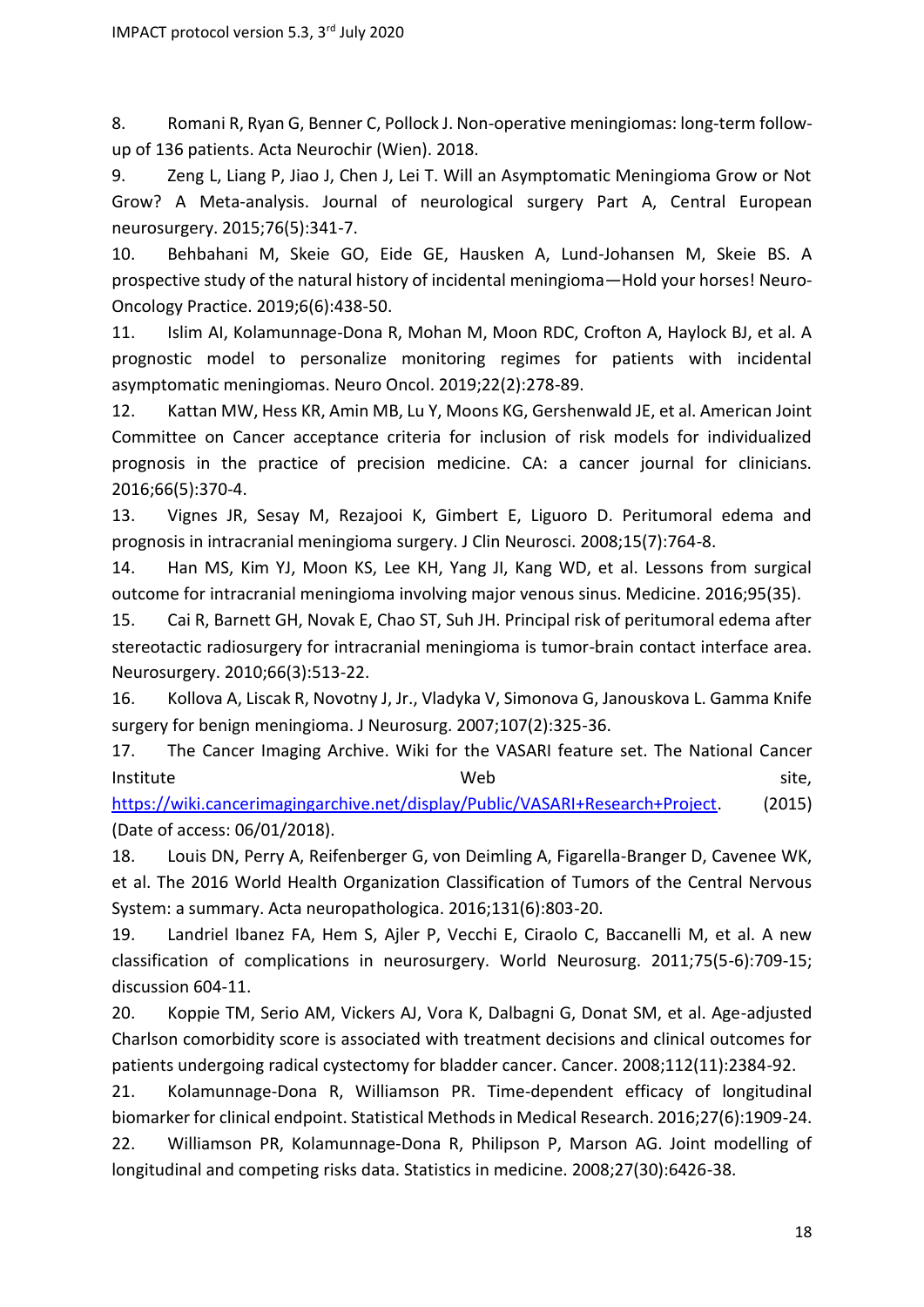# **10 APPENDICES**

# 10.1. Appendix. 1. Guide for REDCap database developers

<span id="page-18-1"></span><span id="page-18-0"></span>

| Characteristic | <b>Options</b>                           | <b>Notes</b>                                                                             |
|----------------|------------------------------------------|------------------------------------------------------------------------------------------|
|                |                                          | <b>BASELINE CLINICAL CHARACTERISTICS (PAGE/SECTION 1)</b>                                |
| Age (years)    | Free field                               | Required entry                                                                           |
| Sex            | Dropdown list/check box                  |                                                                                          |
|                | Male<br>$\bullet$                        |                                                                                          |
|                | Female<br>$\bullet$                      |                                                                                          |
| Ethnicity      | Dropdown list/check box                  | Required entry. Allow one option only.                                                   |
|                | White<br>$\bullet$                       | Other ethic group prompts a free text box                                                |
|                | Mixed / Multiple ethnic<br>$\bullet$     |                                                                                          |
|                | groups                                   |                                                                                          |
|                | Asian / Asian British<br>$\bullet$       |                                                                                          |
|                | Black / African / Caribbean<br>$\bullet$ |                                                                                          |
|                | / Black British                          |                                                                                          |
|                | Other ethnic group<br>$\bullet$          |                                                                                          |
|                | <b>NA</b><br>$\bullet$                   |                                                                                          |
| Comorbidities  | Check box                                | Required entry. Allow multiple options.                                                  |
|                | Hypertension - systolic ><br>$\bullet$   | Note to data collector: Age and comorbidities will be used to calculate the age adjusted |
|                | 140 or diastolic > 90 and                | Charlson comorbidity index. Each of these is defined in the guide provided               |
|                | patients on medical                      |                                                                                          |
|                | treatment                                |                                                                                          |
|                | Previous myocardial<br>$\bullet$         |                                                                                          |
|                | infarction                               |                                                                                          |
|                | Congestive heart failure<br>$\bullet$    |                                                                                          |
|                | Peripheral vascular disease<br>$\bullet$ |                                                                                          |
|                | Previous stroke/TIA - If<br>$\bullet$    |                                                                                          |
|                | hemiplegia present, do not               |                                                                                          |
|                | check                                    |                                                                                          |
|                | Hemi/paraplegia<br>$\bullet$             |                                                                                          |
|                | Diabetes which requires<br>$\bullet$     |                                                                                          |
|                | medical treatment                        |                                                                                          |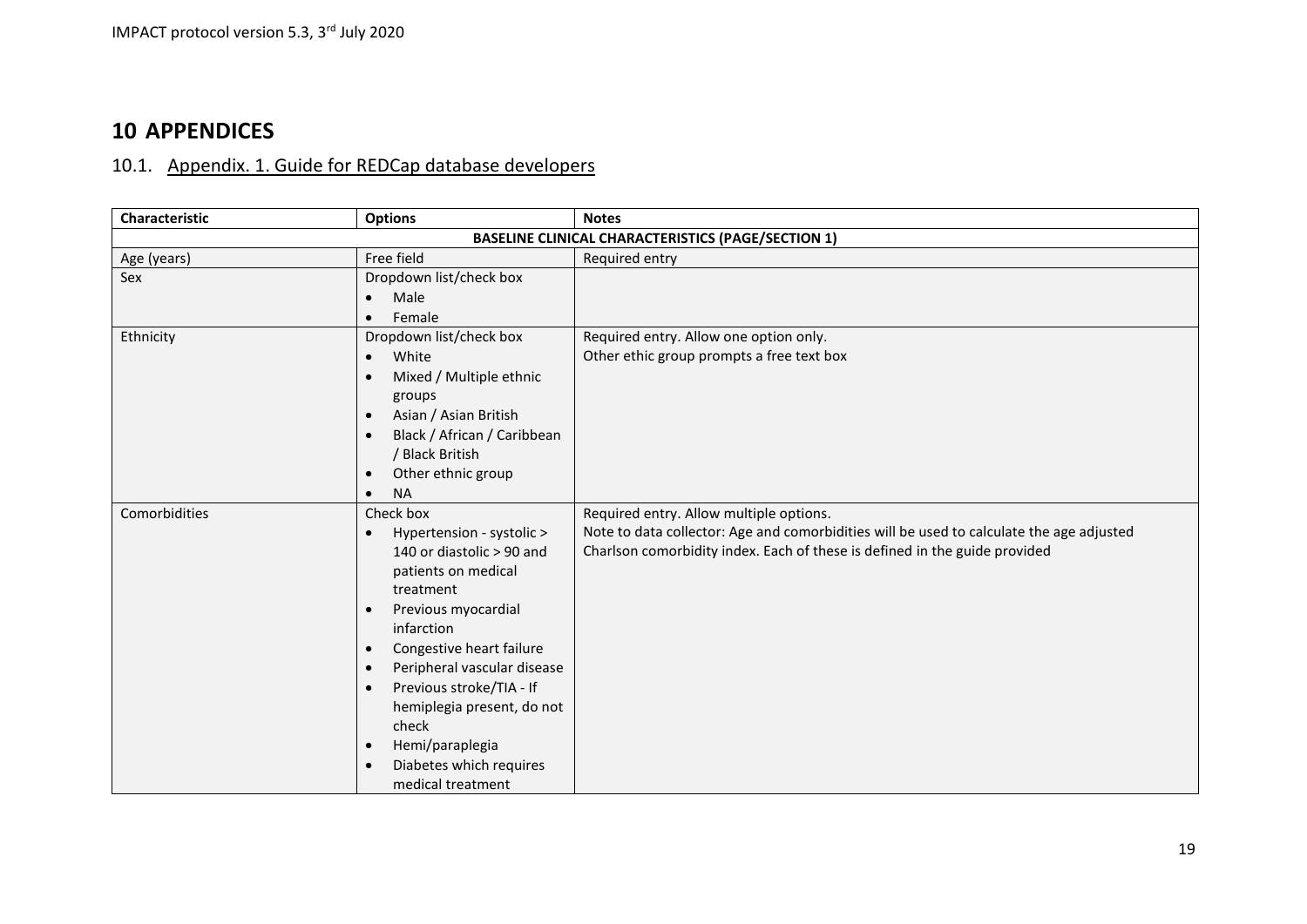|                        | Diabetes with end-organ<br>$\bullet$    |                                                                                      |
|------------------------|-----------------------------------------|--------------------------------------------------------------------------------------|
|                        | damage - if so, do not                  |                                                                                      |
|                        | check diabetes that                     |                                                                                      |
|                        |                                         |                                                                                      |
|                        | requires treatment                      |                                                                                      |
|                        | COPD/Asthma<br>$\bullet$                |                                                                                      |
|                        | Renal disease<br>$\bullet$              |                                                                                      |
|                        | Mild liver disease - Hep<br>$\bullet$   |                                                                                      |
|                        | B/C or cirrhosis without                |                                                                                      |
|                        | portal hypertension                     |                                                                                      |
|                        | Moderate to severe liver<br>$\bullet$   |                                                                                      |
|                        | disease - cirrhosis with                |                                                                                      |
|                        | portal hypertension,                    |                                                                                      |
|                        | jaundice, ascites                       |                                                                                      |
|                        | Peptic ulcer disease<br>$\bullet$       |                                                                                      |
|                        | Cancer - excluding basal<br>$\bullet$   |                                                                                      |
|                        | cell carcinoma                          |                                                                                      |
|                        | Metastatic cancer - if so,<br>$\bullet$ |                                                                                      |
|                        | do not check cancer                     |                                                                                      |
|                        | Rheumatic or connective<br>$\bullet$    |                                                                                      |
|                        | tissue disease                          |                                                                                      |
|                        | <b>HIV/AIDS</b><br>$\bullet$            |                                                                                      |
|                        | Skin ulcers/cellulitis<br>$\bullet$     |                                                                                      |
|                        | Depression<br>$\bullet$                 |                                                                                      |
|                        | Dementia<br>$\bullet$                   |                                                                                      |
|                        | On Warfarin<br>$\bullet$                |                                                                                      |
| WHO Performance status |                                         |                                                                                      |
|                        | Dropdown list/check box                 | Required entry. Allow one option only                                                |
|                        | $\mathbf 0$                             |                                                                                      |
|                        | $\mathbf{1}$                            |                                                                                      |
|                        | $\overline{2}$                          |                                                                                      |
|                        | 3                                       |                                                                                      |
|                        |                                         |                                                                                      |
| Indication for scan    | Dropdown list/check box                 | Required entry. Allow multiple options.                                              |
|                        | Headache<br>$\bullet$                   | Note to data collector: The meningioma must not be thought to be the cause of these  |
|                        | Cerebrovascular accident<br>$\bullet$   | symptoms. Other indications might include lethargy, research, sinusitis, anosmiaetc. |
|                        | Head injury<br>$\bullet$                | Other prompts a free text box                                                        |
|                        | Audiovestibular symptoms                |                                                                                      |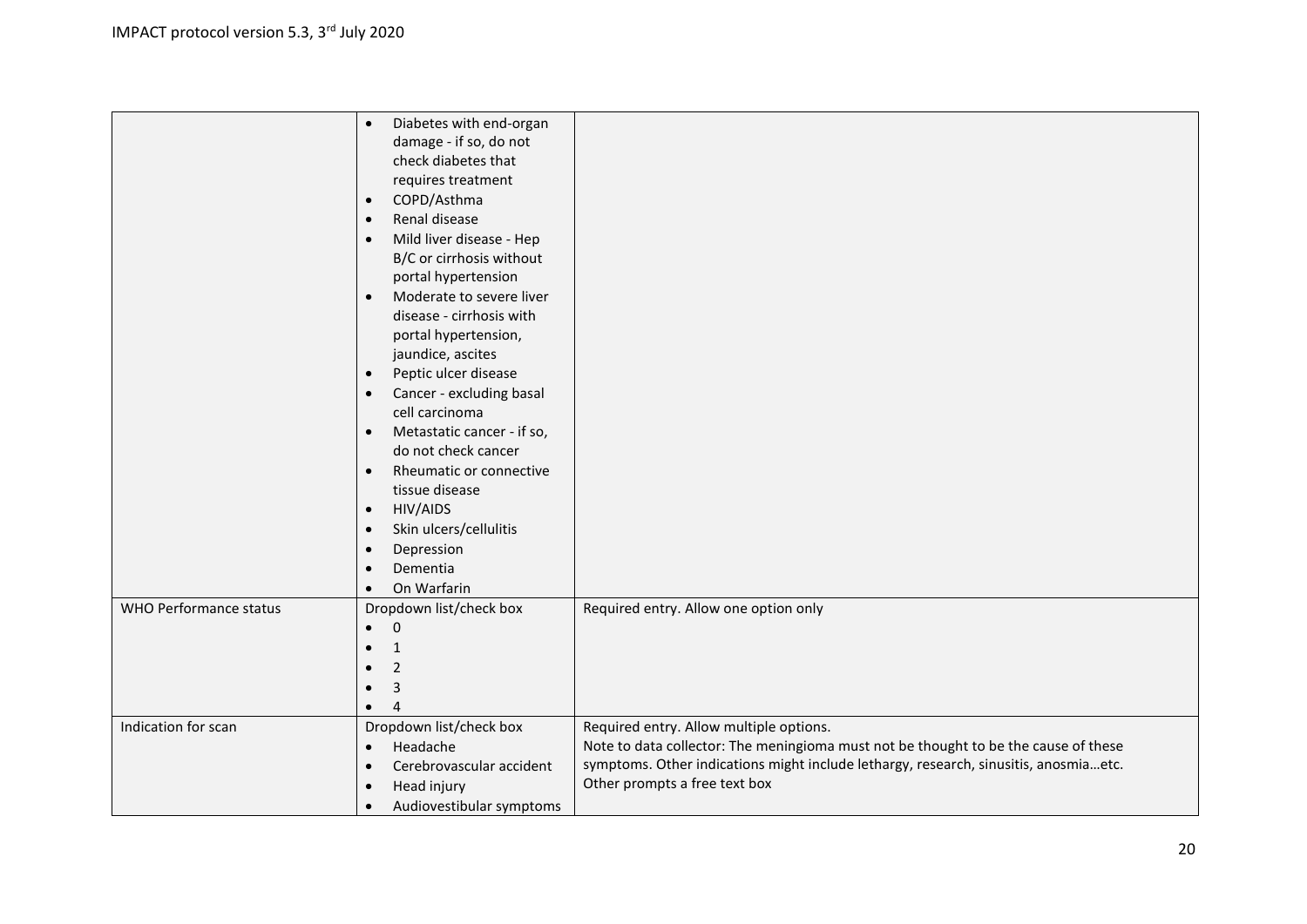|                                     | Visual symptoms<br>$\bullet$      |                                                                                                      |
|-------------------------------------|-----------------------------------|------------------------------------------------------------------------------------------------------|
|                                     | Psychiatric symptoms<br>$\bullet$ |                                                                                                      |
|                                     | Cognitive symptoms                |                                                                                                      |
|                                     | Loss of consciousness             |                                                                                                      |
|                                     | Other                             |                                                                                                      |
|                                     |                                   | NUMBER OF MENINGIOMAS ON 1ST DIAGNOSTIC SCAN (PAGE/SECTION 2)                                        |
| Initial scan date                   | DD/MM/YYYY                        | Required entry. YYYY can't be ≤2007 or ≥2011                                                         |
| How many meningiomas?               | Check box                         | Required entry                                                                                       |
|                                     | Single<br>$\bullet$               | If a single meningioma, direct to section/page 3.                                                    |
|                                     | Multiple                          | If multiple, prompt a new entry point (e.g. check box with options being 2-6) with number of         |
|                                     |                                   | meningiomas present. Each meningioma will then be treated as a separate entity with regards          |
|                                     |                                   | to the upcoming sections.                                                                            |
|                                     |                                   | <b>BASELINE IMAGING CHARACTERISTICS (SECTION/PAGE 3)</b>                                             |
| Meningioma signal intensity on T2   | Dropdown list/check box           | Required entry. Allow one option only                                                                |
|                                     | Hypointense<br>$\bullet$          | Note to data collector: In relation to the contralateral grey matter. If only baseline CT available, |
|                                     | Hyperintense<br>$\bullet$         | <b>NA</b>                                                                                            |
|                                     | Isointense                        |                                                                                                      |
|                                     | <b>NA</b>                         |                                                                                                      |
| Meningioma signal intensity on      | Dropdown list/check box           | Required entry. Allow one option only                                                                |
| <b>FLAIR</b>                        | Hypointense<br>$\bullet$          | Note to data collector: In relation to the contralateral grey matter. If only baseline CT available, |
|                                     | Hyperintense                      | <b>NA</b>                                                                                            |
|                                     | Isointense                        |                                                                                                      |
|                                     | <b>NA</b>                         |                                                                                                      |
| Peritumoural signal intensity on T2 | Dropdown list/check box           | Required entry. Allow one option only                                                                |
|                                     | $0 - 5%$                          | Note to data collector: In relation to tumour volume. If only baseline CT available, NA              |
|                                     | 6-33%                             |                                                                                                      |
|                                     | 34-66%                            |                                                                                                      |
|                                     | 67-100%                           |                                                                                                      |
|                                     | <b>NA</b>                         |                                                                                                      |
| Peritumoural signal intensity on    | Dropdown list:                    | Required entry. Allow one option only                                                                |
| <b>FLAIR</b>                        | $0 - 5%$                          | Note to data collector: In relation to tumour volume. If only baseline CT available, NA              |
|                                     | 6-33%<br>$\bullet$                |                                                                                                      |
|                                     | 34-66%<br>$\bullet$               |                                                                                                      |
|                                     | 67-100%                           |                                                                                                      |
|                                     | <b>NA</b>                         |                                                                                                      |
| Venous sinus nearby                 | Checkbox                          | Required entry.                                                                                      |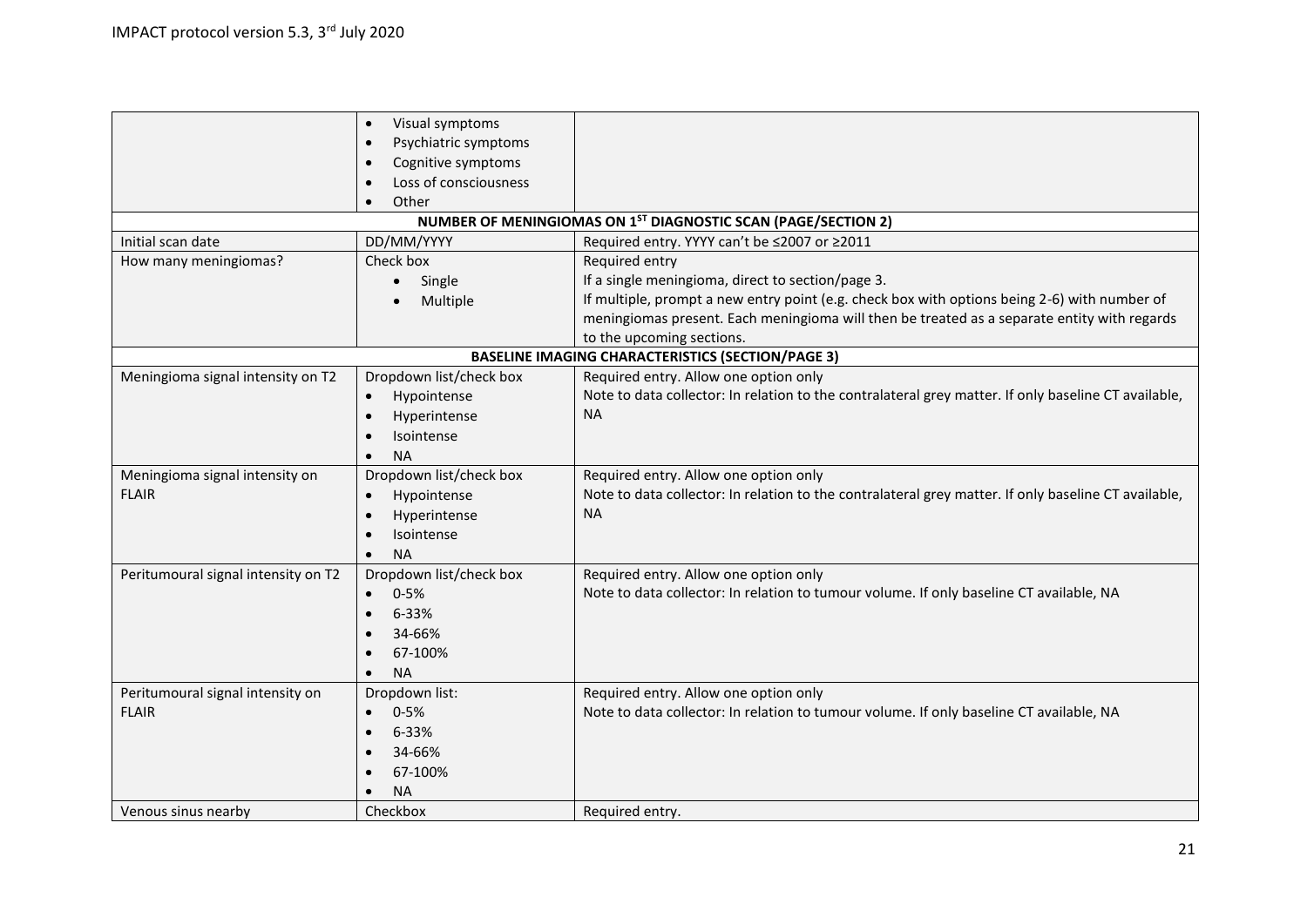|                                                         |                                                                                                                                                                                                                                                                                                                                                                             | Note to data collector: Tick box if within 10 mm, in direct contact or invading one of: superior                             |
|---------------------------------------------------------|-----------------------------------------------------------------------------------------------------------------------------------------------------------------------------------------------------------------------------------------------------------------------------------------------------------------------------------------------------------------------------|------------------------------------------------------------------------------------------------------------------------------|
|                                                         |                                                                                                                                                                                                                                                                                                                                                                             | sagittal sinus (SSS), sigmoid sinus (SS), transverse sinus (TS), cavernous sinus (CS) and the<br>confluence of sinuses (CoS) |
| If yes, specify                                         | Dropdown list/check box<br>Superior sagittal sinus<br>$\bullet$<br>Cavernous sinus<br>$\bullet$<br>Sigmoid sinus<br>$\bullet$<br>Transverse sinus<br>Confluence of sinuses                                                                                                                                                                                                  | Prompt entry if previous option (venous sinus nearby) has been ticked. Allow one option only.                                |
| Separate, direct contact or<br>invaded?                 | Dropdown list/check box<br>Separate<br>Direct contact<br>Invaded<br>$\bullet$                                                                                                                                                                                                                                                                                               | Prompt entry if previous option (venous sinus nearby) has been ticked. Allow one option only                                 |
| In contact with critical neuro-<br>vascular structures? | Checkbox                                                                                                                                                                                                                                                                                                                                                                    | Required entry                                                                                                               |
| If yes, which                                           | Dropdown list/check box<br>Internal carotid artery<br>$\bullet$<br><b>Basilar artery</b><br>$\bullet$<br>Vertebral artery<br>$\bullet$<br>Middle cerebral artery<br>Anterior cerebral artery<br>Posterior cerebral artery<br>Optic apparatus (optic<br>nerve and chiasm)<br>Trigeminal nerve<br>$\bullet$<br>Facial nerve<br>Vestibulo-cochlear nerve<br>Other<br>$\bullet$ | Prompt entry if previous option (In contact with critical neuro-vascular structures?) has been<br>ticked                     |
| Major axis (mm)                                         | Free field                                                                                                                                                                                                                                                                                                                                                                  | Required entry<br>Note to data collector: In mm to 1 dp. Measure on axial T1/CT + GAD                                        |
| Minor axis (mm)                                         | Free field                                                                                                                                                                                                                                                                                                                                                                  | Required entry<br>Note to data collector: In mm to 1 dp. Perpendicular to the major axis on axial T1/CT + GAD                |
| Cor/sag major axis                                      | Free field                                                                                                                                                                                                                                                                                                                                                                  | Require entry<br>Note to data collector: In mm to 1 dp. Maximum height                                                       |
| Location                                                | Dropdown list/Check box<br>Convexity<br>$\bullet$                                                                                                                                                                                                                                                                                                                           | Required entry. Allow one option only<br>Note to data collector: as per ICOM classification (appendix 2)                     |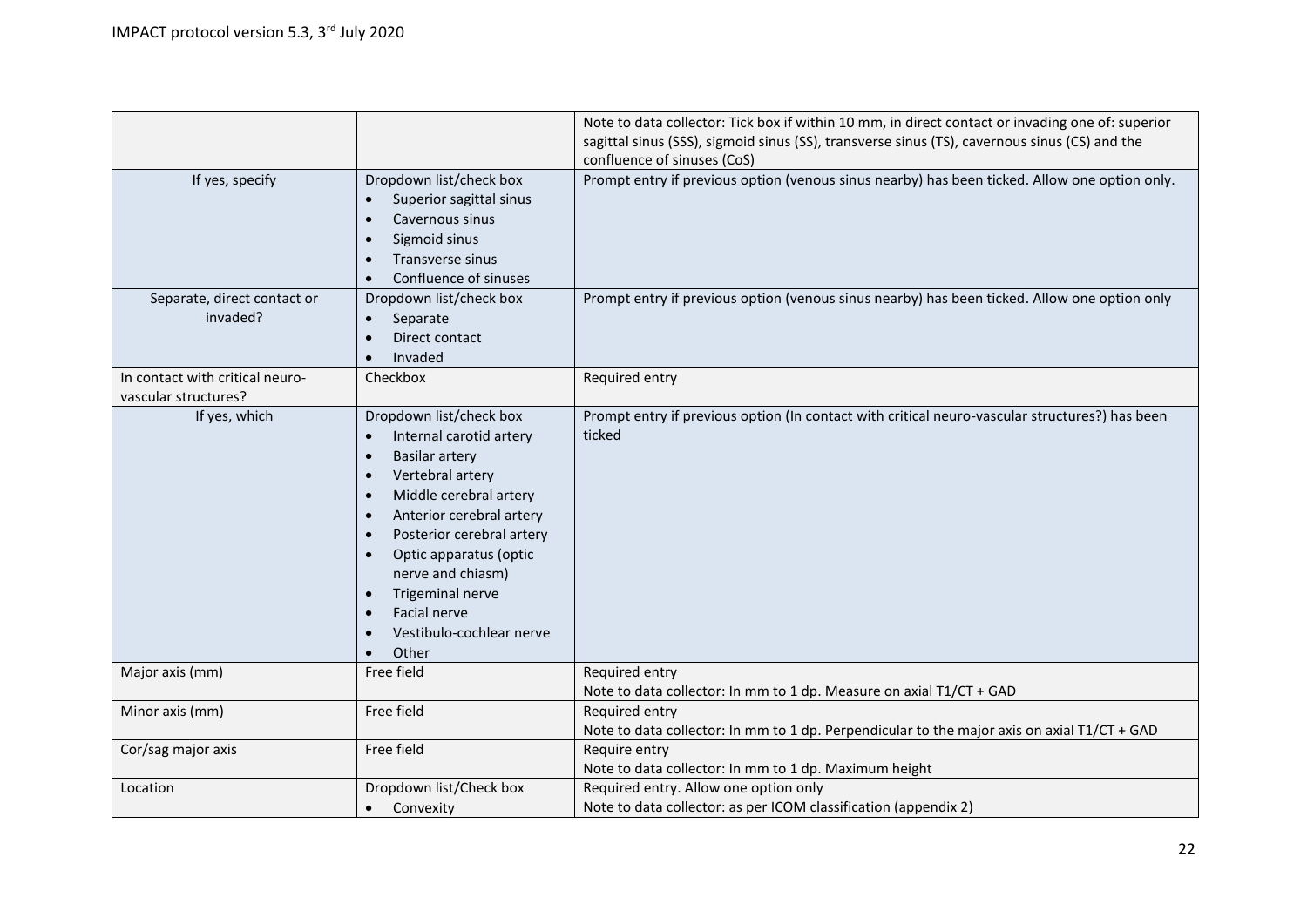|                                             | Parasagittal<br>$\bullet$               |                                                                       |
|---------------------------------------------|-----------------------------------------|-----------------------------------------------------------------------|
|                                             | Parafalcine<br>$\bullet$                |                                                                       |
|                                             | Sphenoid wing<br>$\bullet$              |                                                                       |
|                                             | Anterior midline<br>$\bullet$           |                                                                       |
|                                             | Post fossa-midline<br>$\bullet$         |                                                                       |
|                                             | Post fossa-lateral &<br>$\bullet$       |                                                                       |
|                                             | posterior                               |                                                                       |
|                                             | Tentorial<br>$\bullet$                  |                                                                       |
|                                             | Intraventricular<br>$\bullet$           |                                                                       |
|                                             | Pineal region<br>$\bullet$              |                                                                       |
| Location subcategory                        | Dropdown list/Check box                 | Required entry. Allow one option only                                 |
|                                             | Anterior<br>$\bullet$                   | Note to data collector: ICOM classification (appendix 2)              |
|                                             | Posterior<br>$\bullet$                  | Appropriate subcategories will appear based on main category selected |
|                                             | Falco-tentorial<br>$\bullet$            |                                                                       |
|                                             | Lateral<br>$\bullet$                    |                                                                       |
|                                             | $\bullet$                               |                                                                       |
|                                             | Medial (including ACP)                  |                                                                       |
|                                             | Cribriform plate/olfactory<br>$\bullet$ |                                                                       |
|                                             | groove                                  |                                                                       |
|                                             | Planum<br>$\bullet$                     |                                                                       |
|                                             | Tuberculum/diaphragma<br>$\bullet$      |                                                                       |
|                                             | sellae                                  |                                                                       |
|                                             | Clival<br>$\bullet$                     |                                                                       |
|                                             | Petro-clival<br>$\bullet$               |                                                                       |
|                                             | Anterior foramen magnum<br>$\bullet$    |                                                                       |
|                                             | Petrous<br>$\bullet$                    |                                                                       |
|                                             | Squamous occipital<br>$\bullet$         |                                                                       |
|                                             | Posterior foramen<br>$\bullet$          |                                                                       |
|                                             | magnum                                  |                                                                       |
|                                             | Supratentorial<br>$\bullet$             |                                                                       |
|                                             | Infratentorial<br>$\bullet$             |                                                                       |
| Side                                        | Dropdown list/check box                 | Required entry. Allow one option only                                 |
|                                             | Right<br>$\bullet$                      |                                                                       |
|                                             | Left<br>$\bullet$                       |                                                                       |
|                                             | Midline<br>$\bullet$                    |                                                                       |
| <b>MANAGEMENT DECISION (PAGE/SECTION 4)</b> |                                         |                                                                       |
| Decision                                    | Dropdown list/Check box                 | Required entry. Allow one option only                                 |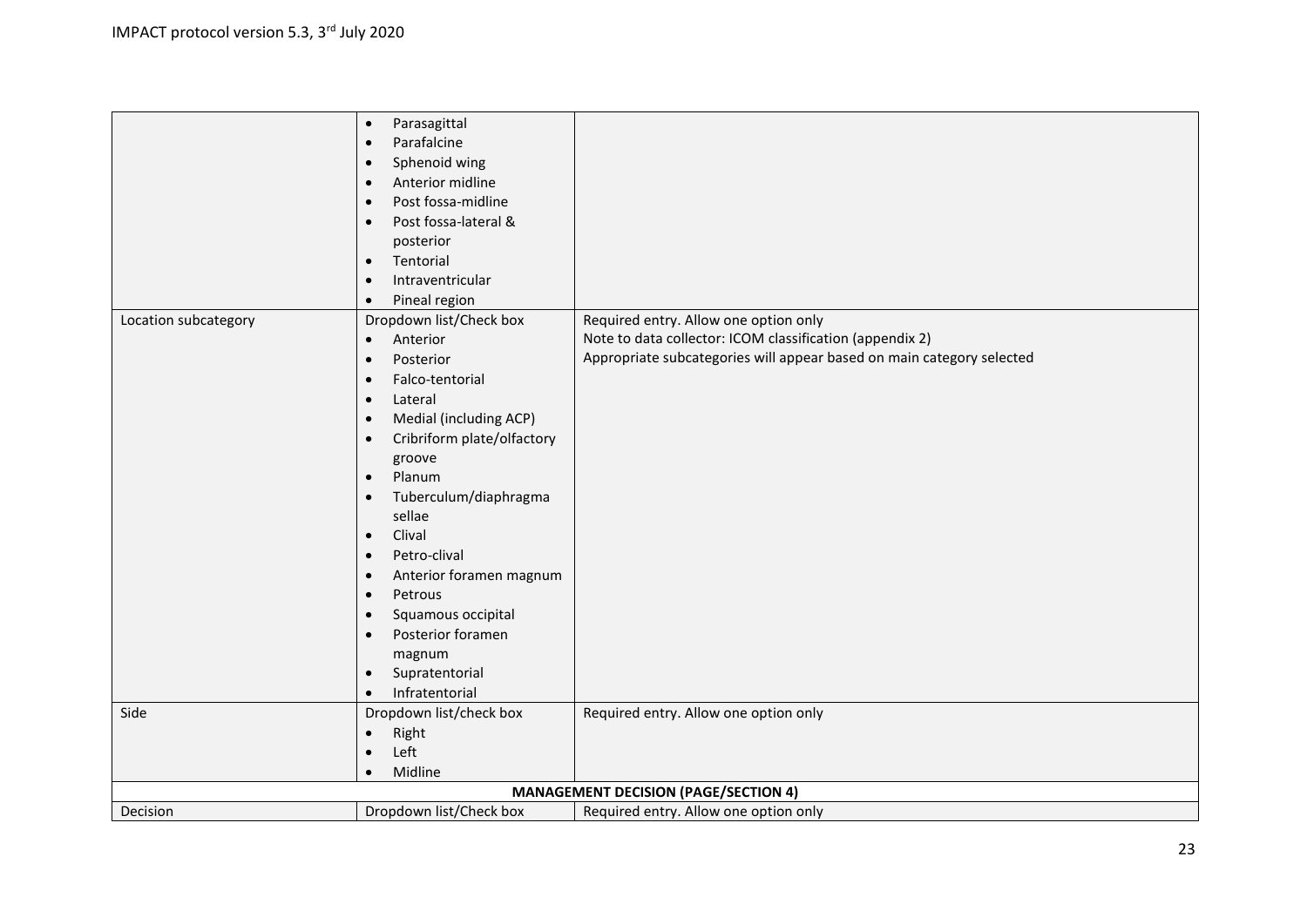|                                     | Active monitoring<br>$\bullet$         | Note to data collector: You will be directed to the relevant page/section dependent on the          |
|-------------------------------------|----------------------------------------|-----------------------------------------------------------------------------------------------------|
|                                     | $\bullet$                              | choice. If the patient died or was lost to follow-up after this point in time, please choose one of |
|                                     | Surgery                                | the last two options, albeit the intention might have been to continue monitoring or intervene.     |
|                                     | SRS                                    |                                                                                                     |
|                                     | fRT<br>$\bullet$                       |                                                                                                     |
|                                     | Discharge from outpatient<br>$\bullet$ |                                                                                                     |
|                                     | care                                   |                                                                                                     |
|                                     | Lost to follow-up                      |                                                                                                     |
|                                     | Dead                                   |                                                                                                     |
|                                     |                                        | <b>ACTIVE MONITORING (SECTION/PAGE 5)</b>                                                           |
| Scan date                           | DD/MM/YYYY                             | Required entry                                                                                      |
| Peritumoural signal intensity on T2 | Dropdown list/check box                | Required entry. Allow one option only                                                               |
|                                     | $0 - 5%$<br>$\bullet$                  | Note to data collector: In relation to tumour volume on T2/FLAIR MRI. If only CT or T1 MRI          |
|                                     | 6-33%<br>$\bullet$                     | available, NA                                                                                       |
|                                     | 34-66%<br>$\bullet$                    |                                                                                                     |
|                                     | 67-100%                                |                                                                                                     |
|                                     | <b>NA</b><br>$\bullet$                 |                                                                                                     |
| Peritumoural signal intensity on    | Dropdown list/check box                | Required entry. Allow one option only                                                               |
| <b>FLAIR</b>                        | $0 - 5%$                               | Note to data collector: In relation to tumour volume on FLAIR MRI. If only CT or T1 MRI             |
|                                     | 6-33%                                  | available, NA                                                                                       |
|                                     | 34-66%                                 |                                                                                                     |
|                                     | 67-100%                                |                                                                                                     |
|                                     |                                        |                                                                                                     |
|                                     | <b>NA</b>                              |                                                                                                     |
| Venous sinus nearby                 | Checkbox                               | Required entry.                                                                                     |
|                                     |                                        | Note to data collector: Tick box if within 10 mm, in direct contact or invading one of: superior    |
|                                     |                                        | sagittal sinus (SSS), sigmoid sinus (SS), transverse sinus (TS), cavernous sinus (CS) and the       |
|                                     |                                        | confluence of sinuses (CoS)                                                                         |
| If yes, specify                     | Dropdown list/check box                | Prompt entry if previous option (venous sinus nearby) has been ticked. Allow one option only        |
|                                     | Superior sagittal sinus                |                                                                                                     |
|                                     | Cavernous sinus<br>$\bullet$           |                                                                                                     |
|                                     | Sigmoid sinus<br>$\bullet$             |                                                                                                     |
|                                     | Transverse sinus                       |                                                                                                     |
|                                     | Confluence of sinuses                  |                                                                                                     |
| Separate, direct contact or         | Dropdown list/check box                | Prompt entry if previous option (venous sinus nearby) has been ticked. Allow one option only        |
| invaded?                            | Separate<br>$\bullet$                  |                                                                                                     |
|                                     | Direct contact                         |                                                                                                     |
|                                     | Invaded<br>$\bullet$                   |                                                                                                     |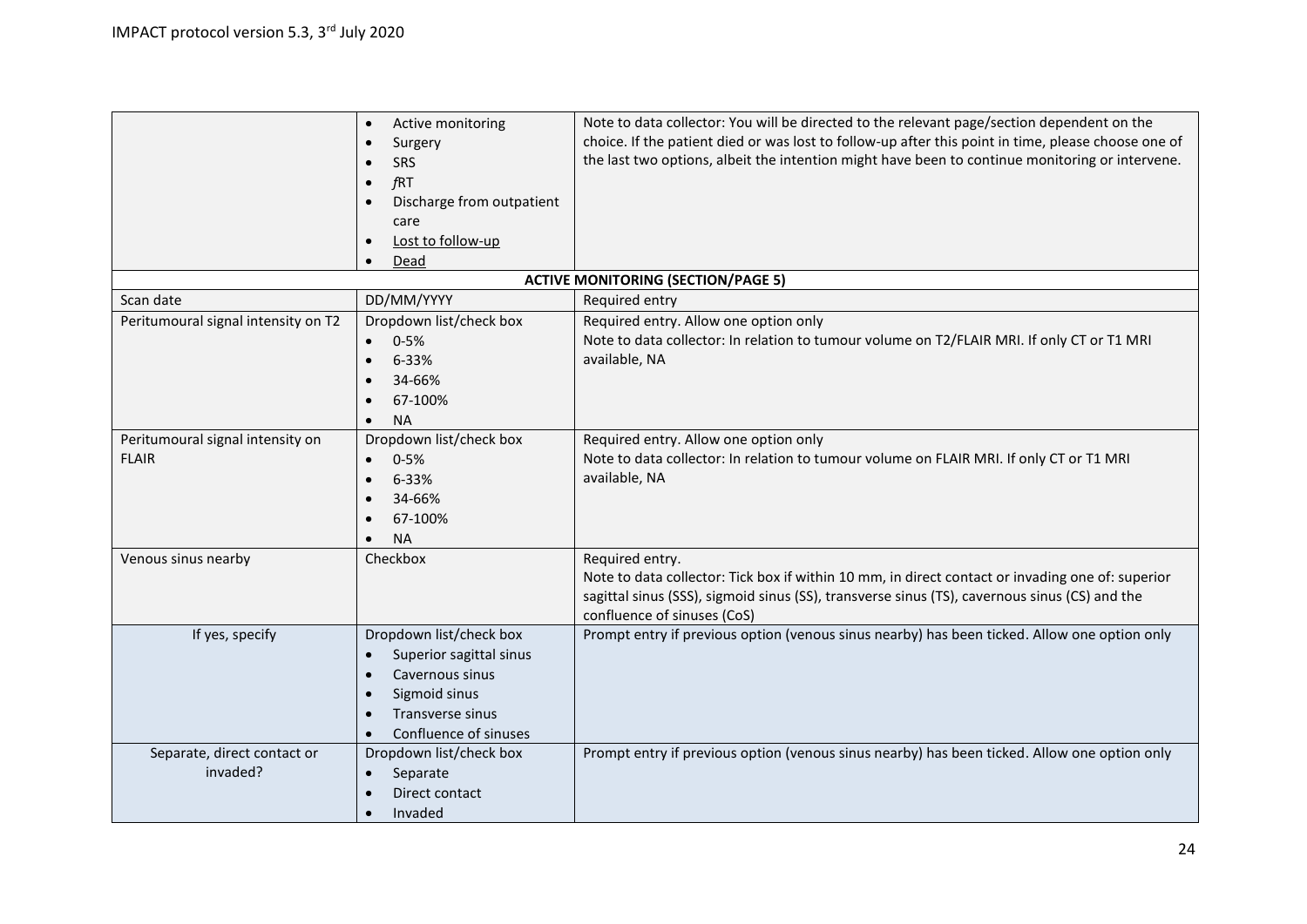| Any new meningioma-related  | Checkbox                                        | Required entry                                                                                                    |
|-----------------------------|-------------------------------------------------|-------------------------------------------------------------------------------------------------------------------|
| symptoms?                   |                                                 |                                                                                                                   |
| If yes, specify domain      | Dropdown list/check box<br>Seizure<br>$\bullet$ | Prompt entry if previous option (Any new meningioma-related symptoms?) has been ticked.<br>Allow multiple options |
|                             | Headache<br>$\bullet$                           |                                                                                                                   |
|                             | Motor                                           |                                                                                                                   |
|                             | Sensory<br>$\bullet$                            |                                                                                                                   |
|                             | Language                                        |                                                                                                                   |
|                             | Cognitive                                       |                                                                                                                   |
|                             | Other                                           |                                                                                                                   |
| Major axis (mm)             | Free field                                      | Required entry                                                                                                    |
|                             |                                                 | Note to data collector: In mm to 1 dp. Measure on axial T1/CT + GAD if available                                  |
| Minor axis (mm)             | Free field                                      | Required entry                                                                                                    |
|                             |                                                 | Note to data collector: In mm to 1 dp. Perpendicular to the major axis on axial T1/CT + GAD if                    |
|                             |                                                 | available                                                                                                         |
| Cor/sag major axis (mm)     | Free field                                      | Required entry                                                                                                    |
|                             |                                                 | Note to data collector: In mm to 1 dp. Maximum height                                                             |
| Outcome                     | Dropdown list/check box                         | Required entry. Allow one option only                                                                             |
|                             | Resume follow-up (active<br>$\bullet$           | Note to data collector: You will be directed to the relevant page/section dependent on the                        |
|                             | monitoring)                                     | choice. If the patient died or was lost to follow-up after this interval scan, please choose one of               |
|                             | Surgery<br>$\bullet$                            | the last two options, albeit the intention might have been to continue monitoring or intervene.                   |
|                             | <b>SRS</b>                                      | If the option you choose is set to take place in the future, choose the option, save the data                     |
|                             | fRT<br>$\bullet$                                | entered and exit the form with no further information required.                                                   |
|                             | Discharge                                       |                                                                                                                   |
|                             | Lost to follow-up                               |                                                                                                                   |
|                             | Dead                                            |                                                                                                                   |
|                             |                                                 | <b>SURGERY (SECTION/PAGE 6)</b>                                                                                   |
| Surgery date                | DD/MM/YYYY                                      | Required entry                                                                                                    |
| Indication for intervention | Dropdown list/checkbox                          | Required entry. Allow one option only                                                                             |
|                             | Clinical-radiological<br>$\bullet$              |                                                                                                                   |
|                             | Clinical<br>$\bullet$                           |                                                                                                                   |
|                             | Radiological<br>$\bullet$                       |                                                                                                                   |
|                             | Patient preference                              |                                                                                                                   |
| Preoperative WHO PS         | Dropdown list/checkbox                          | Required entry. Allow one option only                                                                             |
|                             | $\mathbf 0$                                     |                                                                                                                   |
|                             | $\mathbf{1}$<br>$\bullet$                       |                                                                                                                   |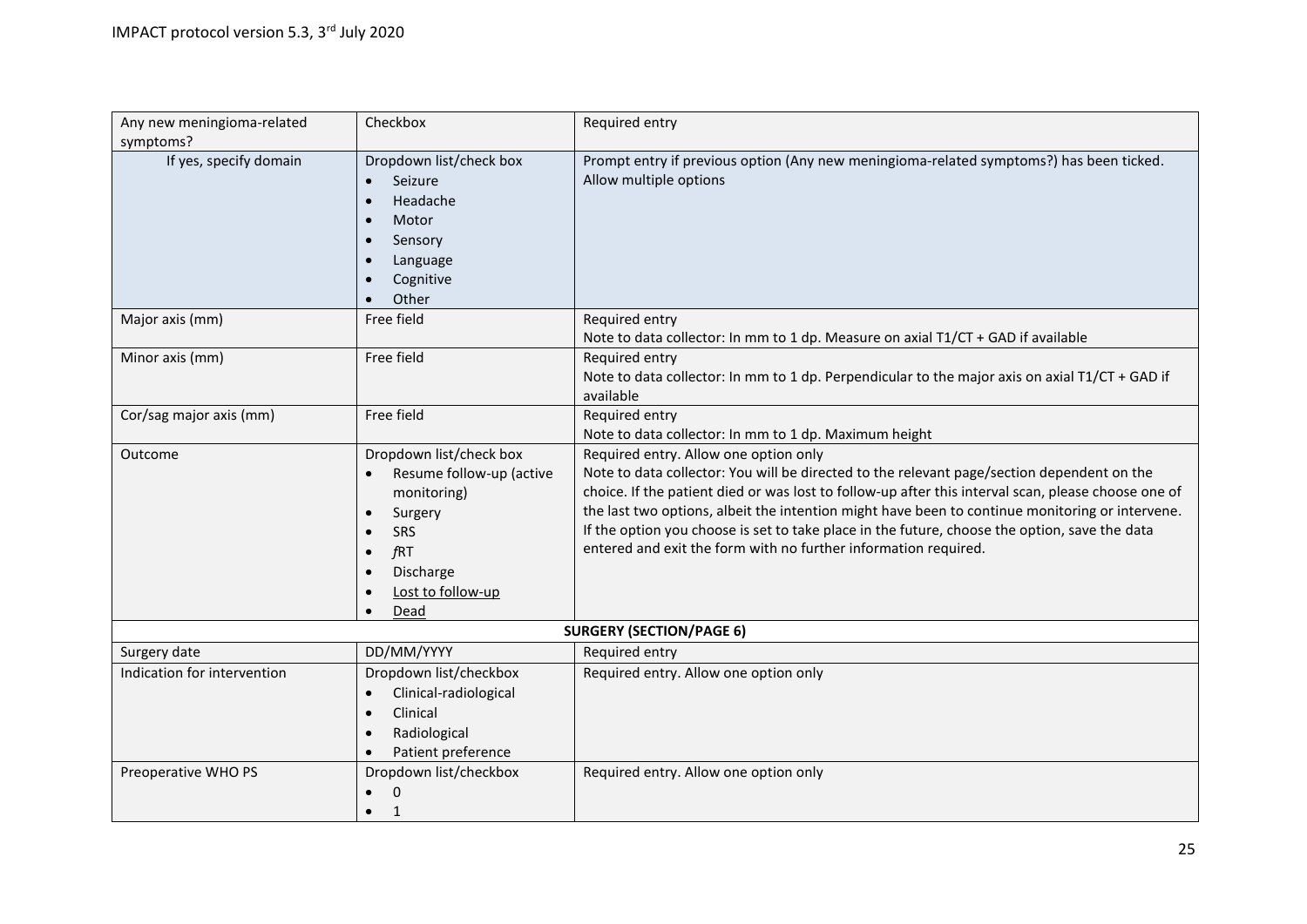|                            | $\overline{2}$<br>$\bullet$                                         |                                                                                                                                                                        |
|----------------------------|---------------------------------------------------------------------|------------------------------------------------------------------------------------------------------------------------------------------------------------------------|
|                            |                                                                     |                                                                                                                                                                        |
|                            | 3<br>$\bullet$                                                      |                                                                                                                                                                        |
|                            | $\overline{4}$<br>$\bullet$                                         |                                                                                                                                                                        |
| Preoperative comorbidities | Check box                                                           | Required entry. Allow multiple options.                                                                                                                                |
|                            | Hypertension - systolic ><br>$\bullet$<br>140 or diastolic > 90 and | Note to data collector: Age and comorbidities will be used to calculate the age adjusted<br>Charlson comorbidity index. Each of these is defined in the guide provided |
|                            | patients on medical<br>treatment                                    |                                                                                                                                                                        |
|                            | Previous myocardial<br>$\bullet$                                    |                                                                                                                                                                        |
|                            | infarction                                                          |                                                                                                                                                                        |
|                            | Congestive heart failure<br>$\bullet$                               |                                                                                                                                                                        |
|                            | Peripheral vascular disease<br>$\bullet$                            |                                                                                                                                                                        |
|                            | Previous stroke/TIA - If<br>$\bullet$                               |                                                                                                                                                                        |
|                            | hemiplegia present, do not                                          |                                                                                                                                                                        |
|                            | check                                                               |                                                                                                                                                                        |
|                            | Hemi/paraplegia<br>$\bullet$                                        |                                                                                                                                                                        |
|                            | Diabetes which requires<br>$\bullet$                                |                                                                                                                                                                        |
|                            | medical treatment                                                   |                                                                                                                                                                        |
|                            | Diabetes with end-organ<br>$\bullet$                                |                                                                                                                                                                        |
|                            | damage - if so, do not                                              |                                                                                                                                                                        |
|                            | check diabetes that                                                 |                                                                                                                                                                        |
|                            | requires treatment                                                  |                                                                                                                                                                        |
|                            | COPD/Asthma<br>$\bullet$                                            |                                                                                                                                                                        |
|                            | Renal disease<br>$\bullet$                                          |                                                                                                                                                                        |
|                            | Mild liver disease - Hep<br>$\bullet$                               |                                                                                                                                                                        |
|                            | B/C or cirrhosis without                                            |                                                                                                                                                                        |
|                            | portal hypertension                                                 |                                                                                                                                                                        |
|                            | Moderate to severe liver<br>$\bullet$                               |                                                                                                                                                                        |
|                            | disease - cirrhosis with                                            |                                                                                                                                                                        |
|                            | portal hypertension,                                                |                                                                                                                                                                        |
|                            | jaundice, ascites                                                   |                                                                                                                                                                        |
|                            | Peptic ulcer disease<br>$\bullet$                                   |                                                                                                                                                                        |
|                            | Cancer - excluding basal<br>$\bullet$                               |                                                                                                                                                                        |
|                            | cell carcinoma                                                      |                                                                                                                                                                        |
|                            | Metastatic cancer - if so,<br>$\bullet$                             |                                                                                                                                                                        |
|                            | do not check cancer                                                 |                                                                                                                                                                        |
|                            |                                                                     |                                                                                                                                                                        |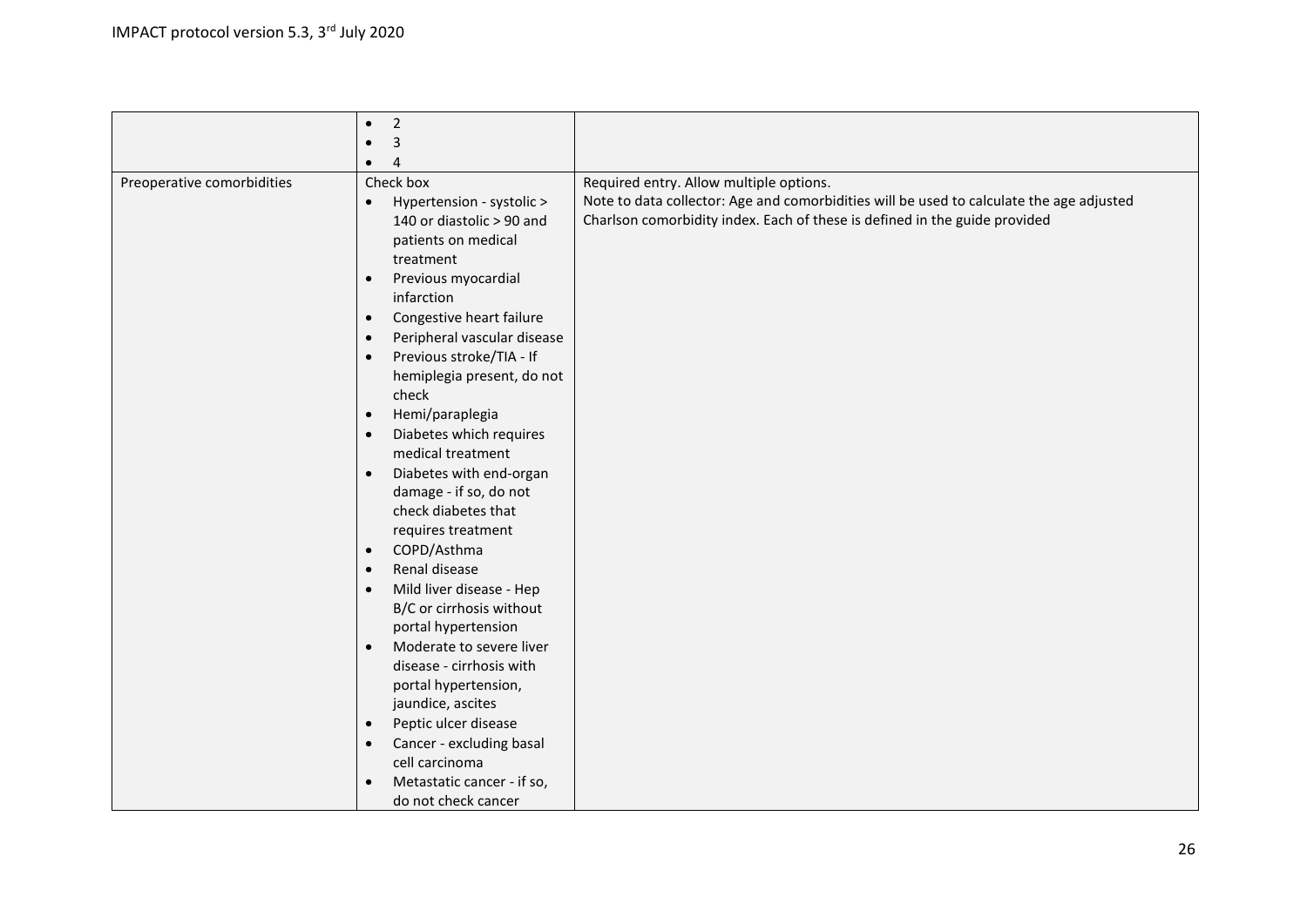|                                  | Rheumatic or connective<br>$\bullet$ |                                                                                               |
|----------------------------------|--------------------------------------|-----------------------------------------------------------------------------------------------|
|                                  |                                      |                                                                                               |
|                                  | tissue disease                       |                                                                                               |
|                                  | HIV/AIDS<br>$\bullet$                |                                                                                               |
|                                  | Skin ulcers/cellulitis               |                                                                                               |
|                                  | Depression<br>$\bullet$              |                                                                                               |
|                                  | Dementia                             |                                                                                               |
|                                  | On Warfarin                          |                                                                                               |
| Simpson grade                    | Dropdown list/check box              | Required entry. Allow one option only                                                         |
|                                  | 1-GTR<br>$\bullet$                   |                                                                                               |
|                                  | 2-GTR<br>$\bullet$                   |                                                                                               |
|                                  | 3-GTR                                |                                                                                               |
|                                  | 4-STR                                |                                                                                               |
|                                  | 5-STR                                |                                                                                               |
| WHO grade at the time of surgery | Dropdown list/check box              | Required entry. Allow one option only                                                         |
|                                  | 1                                    | Note to data collector: According to the WHO classification at the time of surgery            |
|                                  | $\overline{2}$                       |                                                                                               |
|                                  |                                      |                                                                                               |
|                                  | 3<br>$\bullet$                       |                                                                                               |
| Microscopic brain invasion       | Dropdown list/checkbox               | Required entry. Allow one option only                                                         |
|                                  | Yes<br>$\bullet$                     | Note to data collector: as described in the pathology report.                                 |
|                                  | No<br>$\bullet$                      |                                                                                               |
|                                  | Brain tissue absent<br>$\bullet$     |                                                                                               |
|                                  | <b>NA</b><br>$\bullet$               |                                                                                               |
| Updated WHO grade (2016)         | Dropdown list/check box              | Required entry. Allow one option only. Only to appear if date of surgery <2017                |
|                                  | $\mathbf{1}$                         | Note to data collector: For meningiomas operated prior to 2016, grading will have been done   |
|                                  | 2                                    | according to the 2007 classification. The 2016 version can upgrade WHO grade 1 meningiomas    |
|                                  | 3                                    | to grade 2 if microscopic brain invasion is present. This means that WHO grade 2 and 3        |
|                                  | <b>NA</b><br>$\bullet$               | meningiomas remain unchanged. Grade 1 meningiomas on the other hand can be upgraded in        |
|                                  |                                      | the presence of brain invasion. This requires review by a pathologist and so if not feasible, |
|                                  |                                      | choose NA. For meningiomas classed according to the 2016 WHO classification, grade remains    |
|                                  |                                      | unchanged.                                                                                    |
| Postoperative surgical           | Checkbox                             | Required                                                                                      |
| complications                    |                                      |                                                                                               |
| Complication                     | Dropdown list/check box              | Prompt entry if previous option (Postoperative surgical complications) has been ticked        |
|                                  | Haemorrhage                          | Allow more the one option                                                                     |
|                                  | Hydrocephalus                        |                                                                                               |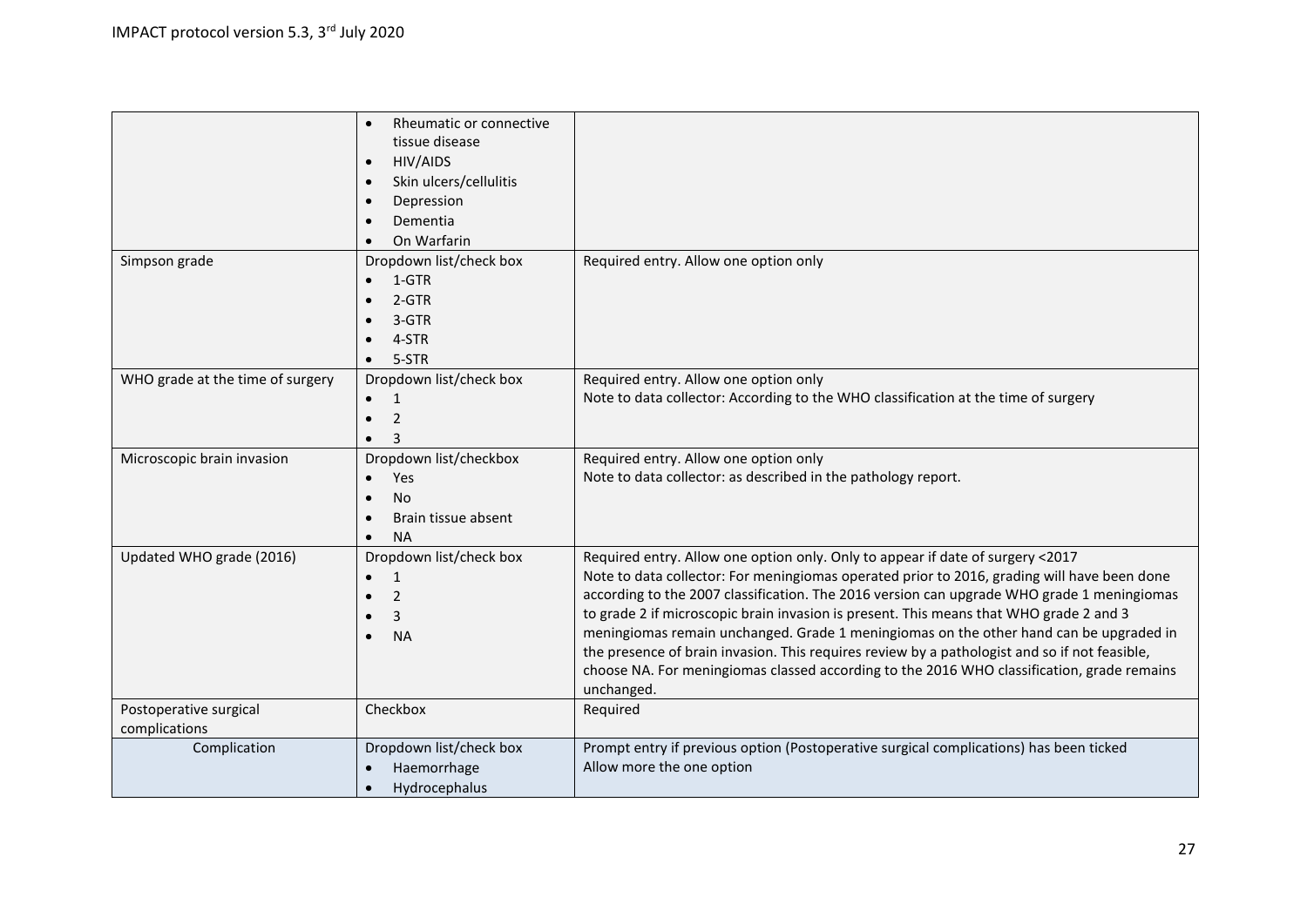|                                                  | Surgical site infection -<br>superficial and deep<br>incisiona<br>Surgical site infection -<br>intracranial (meningitis,<br>ventriculitis and abscess)<br>Stroke<br>$\bullet$<br><b>CSF leak</b><br>Other |                                                                                                                                                                                                                                                                                                                                                                                                                                                  |
|--------------------------------------------------|-----------------------------------------------------------------------------------------------------------------------------------------------------------------------------------------------------------|--------------------------------------------------------------------------------------------------------------------------------------------------------------------------------------------------------------------------------------------------------------------------------------------------------------------------------------------------------------------------------------------------------------------------------------------------|
| New or worsening neurological<br>impairment      | Checkbox                                                                                                                                                                                                  | Prompt entry if previous option (Postoperative surgical complications) has been ticked<br>Note to data collector: If symptoms present tick box. Note that some patients will have a<br>radiological haemorrhage on postoperative imaging with no symptoms. Include these but don't<br>tick clinical manifestation. On the other hand, some patients will have new symptoms such as<br>seizure with no radiological cause, include these as well. |
| <b>Clinical manifestation</b>                    | Dropdown list/checkbox<br>Seizure<br>Headache<br>$\bullet$<br>Motor<br>$\bullet$<br>Sensory<br>Language<br>Cognitive<br><b>Reduced GCS</b><br>Other                                                       | Prompt entry if previous option (New or worsening neurological impairment) has been ticked.<br>Allow multiple options                                                                                                                                                                                                                                                                                                                            |
| Pharmacological intervention                     | Checkbox                                                                                                                                                                                                  | Prompt entry if previous option (Postoperative surgical complications) has been ticked                                                                                                                                                                                                                                                                                                                                                           |
| Surgical intervention                            | Dropdown list/checkbox<br><b>No</b><br>$\bullet$<br><b>Without GA</b><br><b>Under GA</b>                                                                                                                  | Prompt entry if previous option (Postoperative surgical complications) has been ticked                                                                                                                                                                                                                                                                                                                                                           |
| ICU admission                                    | Checkbox                                                                                                                                                                                                  | Prompt entry if previous option (Postoperative surgical complications) has been ticked                                                                                                                                                                                                                                                                                                                                                           |
| Organ failure                                    | Dropdown list/checkbox<br><b>None</b><br>$\bullet$<br>Single-organ<br>$\bullet$<br>Multi-organ                                                                                                            | Prompt entry if previous option (Postoperative surgical complications) has been ticked. Allow<br>one option only                                                                                                                                                                                                                                                                                                                                 |
| Persisted with no improvement<br>beyond 30 days? | Checkbox                                                                                                                                                                                                  | Prompt entry if previous option (Postoperative surgical complications) has been ticked                                                                                                                                                                                                                                                                                                                                                           |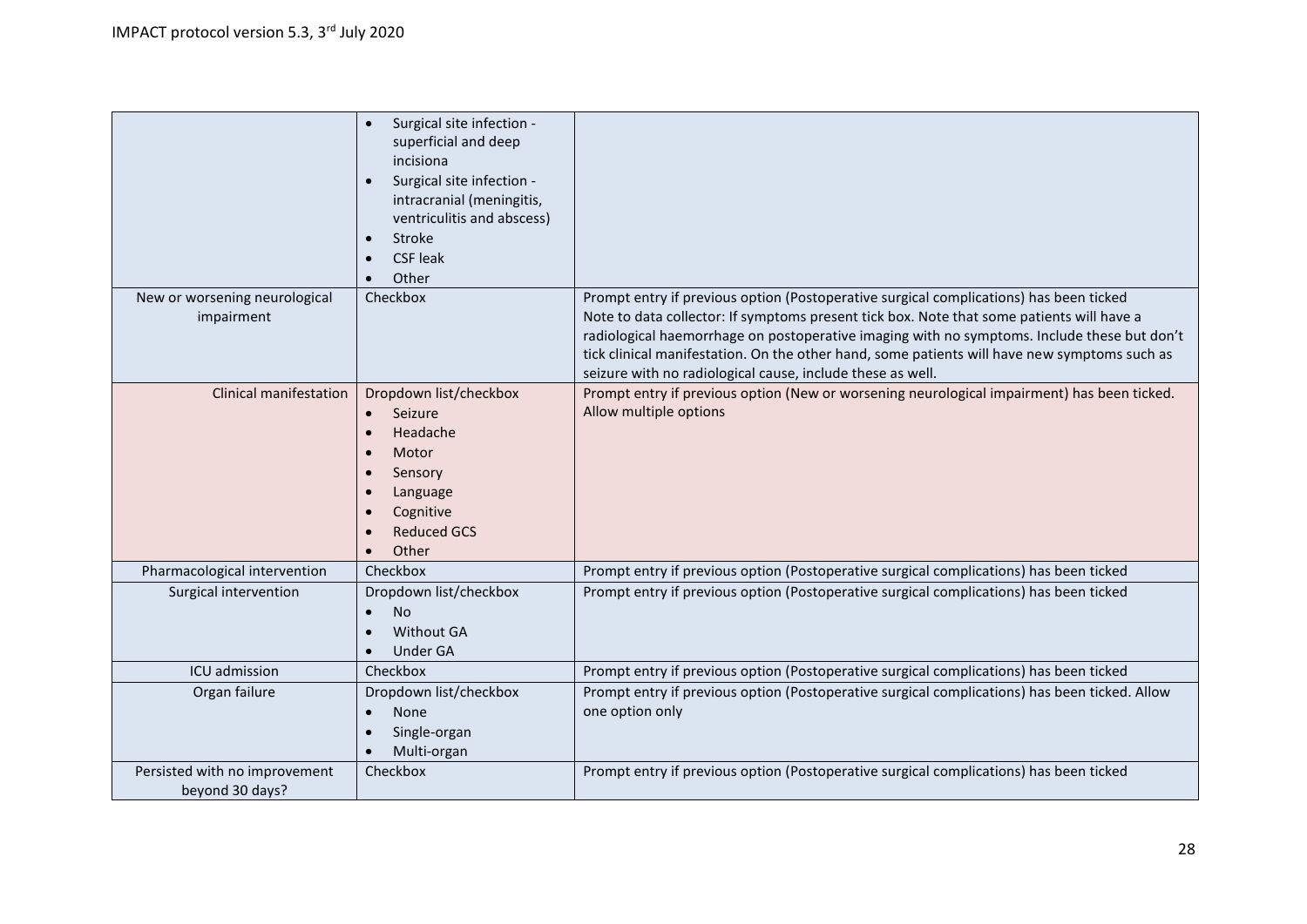| Postoperative medical                                                | checkbox                                                                                                                                                                                                                                                | Required                                                                                                            |
|----------------------------------------------------------------------|---------------------------------------------------------------------------------------------------------------------------------------------------------------------------------------------------------------------------------------------------------|---------------------------------------------------------------------------------------------------------------------|
| complications                                                        |                                                                                                                                                                                                                                                         |                                                                                                                     |
| Complication                                                         | Dropdown list/check box<br>Myocardial infarction<br>Arrhythmia<br>$\bullet$<br>Pneumonia<br>$\bullet$<br>Pulmonary embolism<br>$\bullet$<br>Deep venous thrombosis<br>$\bullet$<br>Urinary tract infection<br>$\bullet$<br>Acute kidney injury<br>Other | Prompt entry if previous option (Postoperative medical complications) has been ticked<br>Allow more than one option |
| Pharmacological intervention                                         | Checkbox                                                                                                                                                                                                                                                | Prompt entry if previous option (Postoperative medical complications) has been ticked                               |
| Surgical intervention                                                | Dropdown list/checkbox<br>No<br><b>Without GA</b><br><b>Under GA</b>                                                                                                                                                                                    | Prompt entry if previous option (Postoperative medical complications) has been ticked                               |
| ICU admission                                                        | Checkbox                                                                                                                                                                                                                                                | Prompt entry if previous option (Postoperative medical complications) has been ticked                               |
| Organ failure                                                        | Dropdown list/checkbox<br><b>None</b><br>$\bullet$<br>Single-organ<br>$\bullet$<br>Multi-organ                                                                                                                                                          | Prompt entry if previous option (Postoperative medical complications) has been ticked. Allow<br>one option only     |
| Persisted with no improvement<br>beyond 30 days?                     | Checkbox                                                                                                                                                                                                                                                | Prompt entry if previous option (Postoperative medical complications) has been ticked                               |
| Postoperative WHO PS                                                 | Dropdown list/checkbox<br>$\Omega$<br>$\bullet$<br>$\mathbf{1}$<br>$\overline{2}$<br>3<br>$\overline{a}$<br>$5$ (dead)                                                                                                                                  | Required. Allow one option only                                                                                     |
| Recurrence                                                           | Checkbox                                                                                                                                                                                                                                                | Prompt entry if previous option (Postoperative WHO PS) is not 5                                                     |
| Scan date (at recurrence or last<br>follow-up date if no recurrence) | DD/MM/YYYY                                                                                                                                                                                                                                              | Prompt entry if previous option (Postoperative WHO PS) is not 5                                                     |
| WHO PS at time of recurrence/last<br>follow-up                       | Dropdown list/checkbox<br>$\mathbf 0$<br>$\bullet$                                                                                                                                                                                                      | Prompt entry if previous option (Postoperative WHO PS) is not 5                                                     |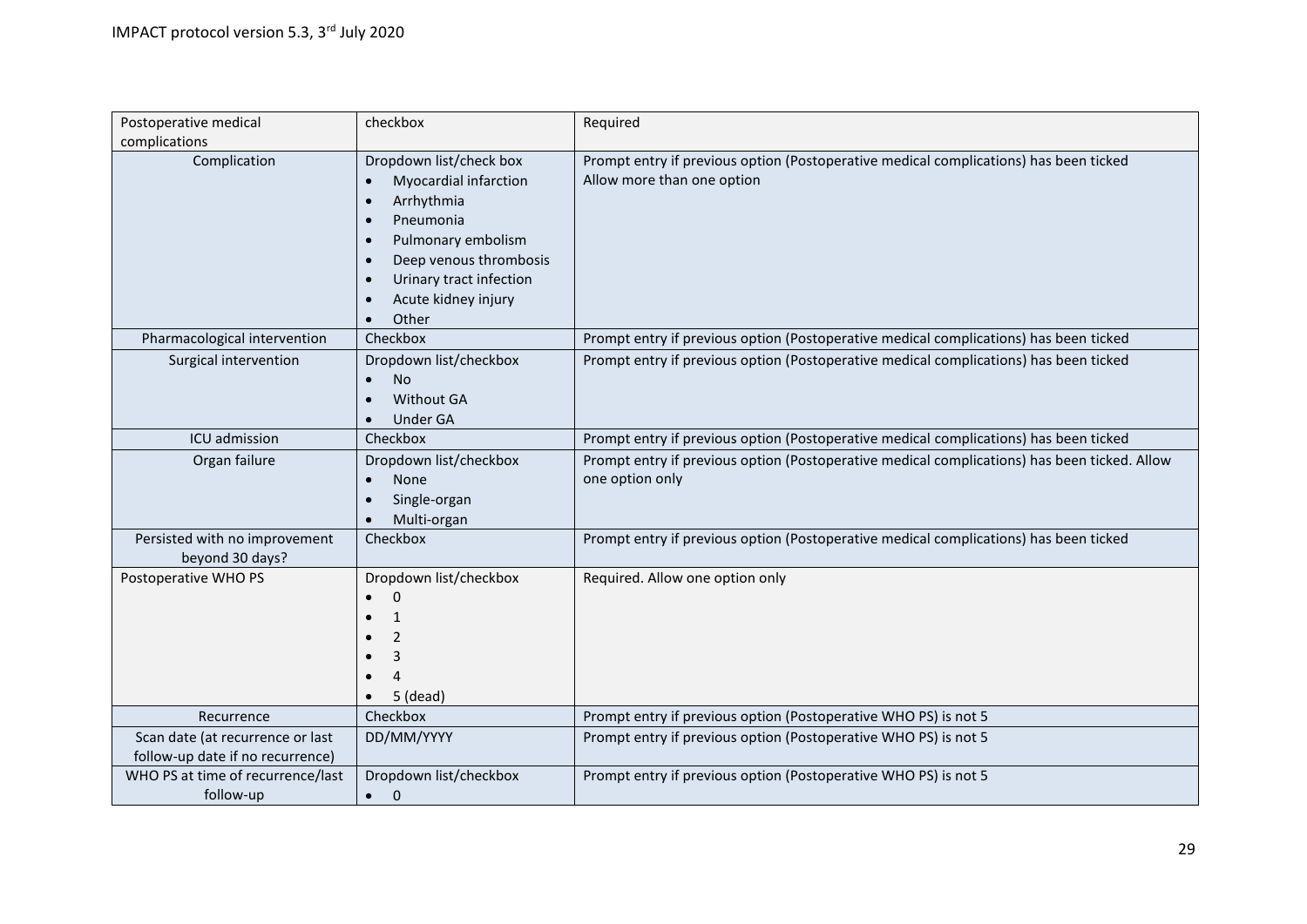|                           | $\mathbf{1}$<br>$\bullet$                |                                                                                          |
|---------------------------|------------------------------------------|------------------------------------------------------------------------------------------|
|                           | $\overline{2}$                           |                                                                                          |
|                           | 3                                        |                                                                                          |
|                           | $\overline{4}$                           |                                                                                          |
|                           |                                          | <b>SRS (SECTION/PAGE 7)</b>                                                              |
| Pre-radiation WHO PS      | Dropdown list/check box                  | Required entry. Allow one option only                                                    |
|                           | $\Omega$<br>$\bullet$                    |                                                                                          |
|                           | $\mathbf{1}$                             |                                                                                          |
|                           | $\overline{2}$                           |                                                                                          |
|                           | 3                                        |                                                                                          |
|                           | $\Delta$                                 |                                                                                          |
| Pre-radiation comorbidity | Check box                                | Required entry. Allow multiple options.                                                  |
|                           | Hypertension - systolic ><br>$\bullet$   | Note to data collector: Age and comorbidities will be used to calculate the age adjusted |
|                           | 140 or diastolic > 90 and                | Charlson comorbidity index. Each of these is defined in the guide provided               |
|                           | patients on medical                      |                                                                                          |
|                           | treatment                                |                                                                                          |
|                           | Previous myocardial<br>$\bullet$         |                                                                                          |
|                           | infarction                               |                                                                                          |
|                           | Congestive heart failure<br>$\bullet$    |                                                                                          |
|                           | Peripheral vascular disease<br>$\bullet$ |                                                                                          |
|                           | Previous stroke/TIA - If<br>$\bullet$    |                                                                                          |
|                           | hemiplegia present, do not               |                                                                                          |
|                           | check                                    |                                                                                          |
|                           | Hemi/paraplegia<br>$\bullet$             |                                                                                          |
|                           | Diabetes which requires<br>$\bullet$     |                                                                                          |
|                           | medical treatment                        |                                                                                          |
|                           | Diabetes with end-organ<br>$\bullet$     |                                                                                          |
|                           | damage - if so, do not                   |                                                                                          |
|                           | check diabetes that                      |                                                                                          |
|                           | requires treatment                       |                                                                                          |
|                           | COPD/Asthma<br>$\bullet$                 |                                                                                          |
|                           | Renal disease<br>$\bullet$               |                                                                                          |
|                           | Mild liver disease - Hep<br>$\bullet$    |                                                                                          |
|                           | B/C or cirrhosis without                 |                                                                                          |
|                           | portal hypertension                      |                                                                                          |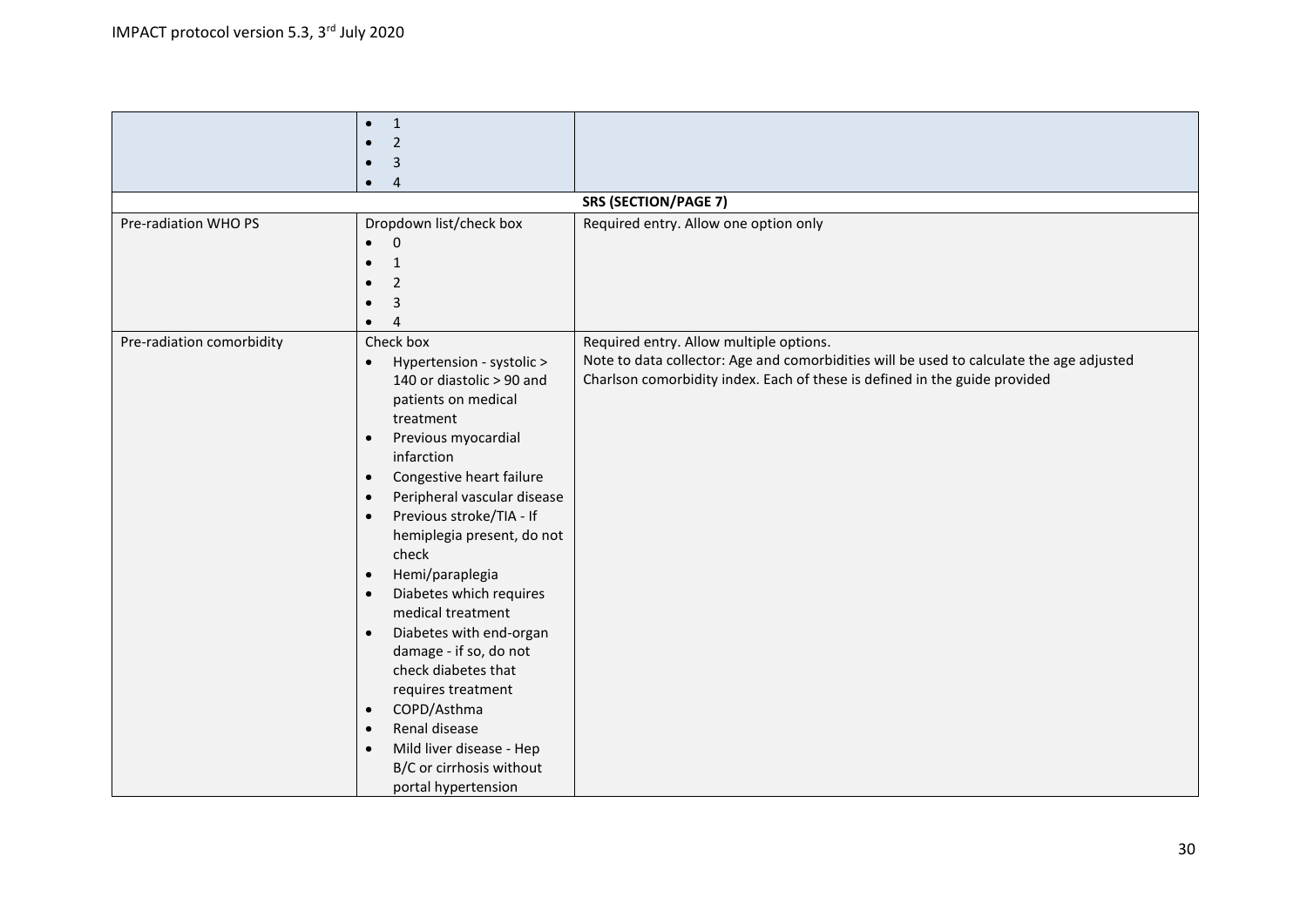|                                                                        | Moderate to severe liver<br>$\bullet$<br>disease - cirrhosis with<br>portal hypertension,<br>jaundice, ascites<br>Peptic ulcer disease<br>$\bullet$<br>Cancer - excluding basal<br>cell carcinoma<br>Metastatic cancer - if so,<br>do not check cancer<br>Rheumatic or connective<br>$\bullet$<br>tissue disease<br>HIV/AIDS<br>$\bullet$<br>Skin ulcers/cellulitis<br>$\bullet$<br>Depression<br>$\bullet$<br>Dementia<br>$\bullet$<br>On Warfarin |                                                                                                                                                                                                                                                                                                                                                                    |
|------------------------------------------------------------------------|-----------------------------------------------------------------------------------------------------------------------------------------------------------------------------------------------------------------------------------------------------------------------------------------------------------------------------------------------------------------------------------------------------------------------------------------------------|--------------------------------------------------------------------------------------------------------------------------------------------------------------------------------------------------------------------------------------------------------------------------------------------------------------------------------------------------------------------|
| Dose                                                                   | Free field                                                                                                                                                                                                                                                                                                                                                                                                                                          | Required entry                                                                                                                                                                                                                                                                                                                                                     |
| Early CTCAE toxicity (≤3 months)                                       | Checkbox                                                                                                                                                                                                                                                                                                                                                                                                                                            | Required entry                                                                                                                                                                                                                                                                                                                                                     |
| Toxicity                                                               | Free field                                                                                                                                                                                                                                                                                                                                                                                                                                          | Prompt entry if previous option (Early CTCAE toxicity (≤3 months)) is ticked<br>Note to data collector:<br>https://ctep.cancer.gov/protocoldevelopment/electronic applications/ctc.htm<br>Use the following format: System class organ (SOC)-CTCAE term-grade e.g. nervous system<br>disorders-headache-1. Select the complication with the highest toxicity grade |
| Late CTCAE toxicity                                                    | Checkbox                                                                                                                                                                                                                                                                                                                                                                                                                                            | Required entry                                                                                                                                                                                                                                                                                                                                                     |
| Toxicity                                                               | Free field                                                                                                                                                                                                                                                                                                                                                                                                                                          | Prompt entry if previous option (Late CTCAE toxicity) is ticked<br>Note to data collector:<br>https://ctep.cancer.gov/protocoldevelopment/electronic applications/ctc.htm<br>Use the following format: System class organ (SOC)-CTCAE term-grade e.g. nervous system<br>disorders-headache-1. Select the complication with the highest toxicity grade              |
| Meningioma progression/regrowth                                        | Checkbox                                                                                                                                                                                                                                                                                                                                                                                                                                            | Required                                                                                                                                                                                                                                                                                                                                                           |
| Scan date (at progression or last<br>follow-up date if no progression) | DD/MM/YYYY                                                                                                                                                                                                                                                                                                                                                                                                                                          | Required                                                                                                                                                                                                                                                                                                                                                           |
| WHO PS at time of progression/last<br>follow-up                        | Dropdown list/checkbox<br>0<br>$\mathbf{1}$<br>$\bullet$                                                                                                                                                                                                                                                                                                                                                                                            | Required. Allow one option only                                                                                                                                                                                                                                                                                                                                    |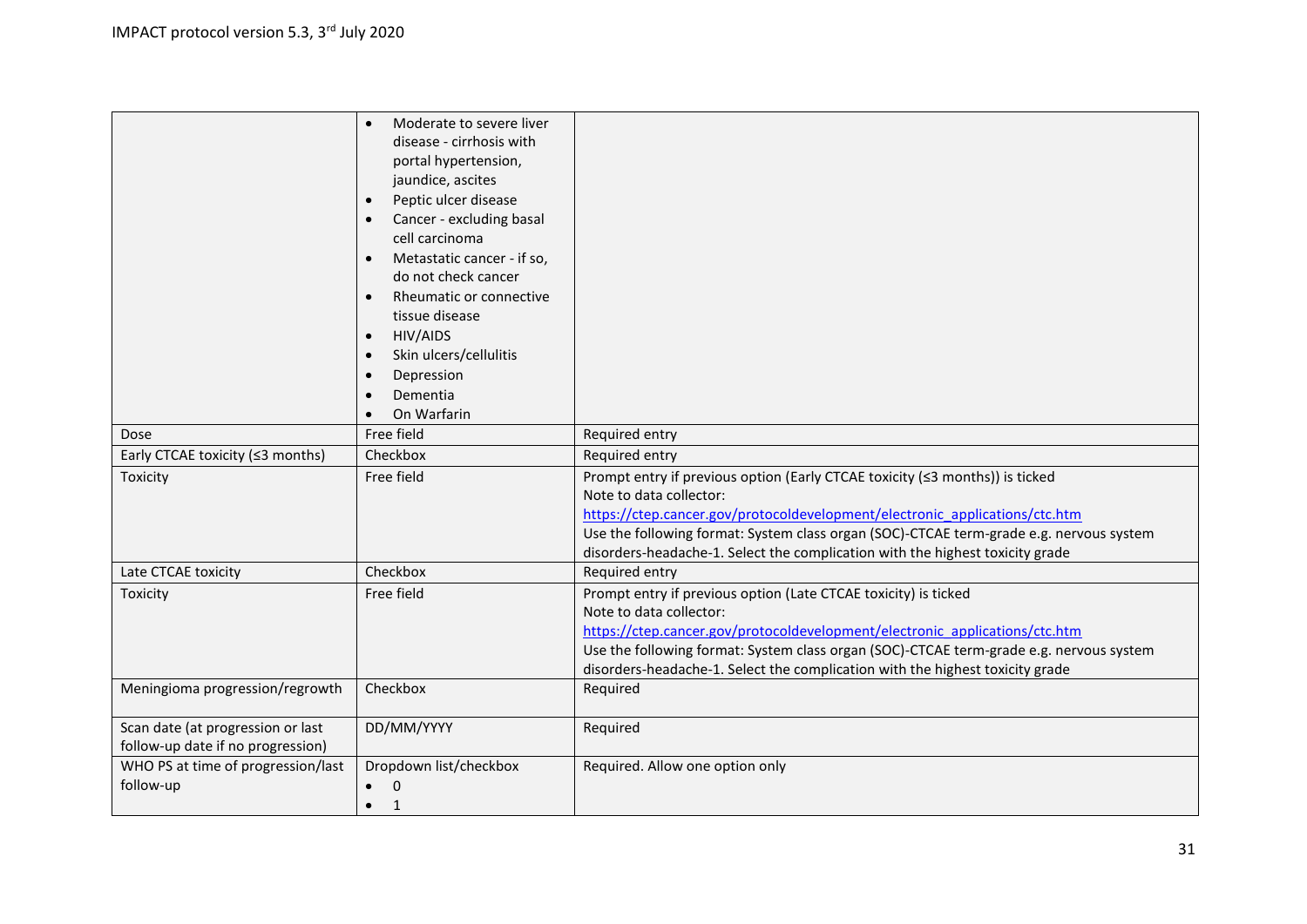|                                  | $\overline{2}$<br>$\bullet$              |                                                                                          |
|----------------------------------|------------------------------------------|------------------------------------------------------------------------------------------|
|                                  | 3                                        |                                                                                          |
|                                  | 4<br>$\bullet$                           |                                                                                          |
|                                  | $5$ (dead)<br>$\bullet$                  |                                                                                          |
|                                  |                                          | fRT (SECTION/PAGE 8)                                                                     |
| Pre-radiation WHO PS             | Dropdown list/check box                  | Required entry                                                                           |
|                                  | $\Omega$                                 |                                                                                          |
|                                  | $\mathbf{1}$                             |                                                                                          |
|                                  | 2                                        |                                                                                          |
|                                  | 3                                        |                                                                                          |
|                                  | $\overline{4}$<br>$\bullet$              |                                                                                          |
| Pre-radiation comorbidity        | Check box                                | Required entry. Allow multiple options.                                                  |
|                                  | Myocardial infarction<br>$\bullet$       | Note to data collector: Age and comorbidities will be used to calculate the age adjusted |
|                                  | Congestive heart failure<br>$\bullet$    | Charlson comorbidity index. Each of these is defined in the guide provided               |
|                                  | Peripheral vascular disease<br>$\bullet$ |                                                                                          |
|                                  | Hemiplegia<br>$\bullet$                  |                                                                                          |
|                                  | Cerebrovascular disease<br>$\bullet$     |                                                                                          |
|                                  | Pulmonary disease<br>$\bullet$           |                                                                                          |
|                                  | <b>Diabetes</b><br>$\bullet$             |                                                                                          |
|                                  | Renal disease<br>$\bullet$               |                                                                                          |
|                                  | Liver disease<br>$\bullet$               |                                                                                          |
|                                  | Peptic ulcer disease<br>$\bullet$        |                                                                                          |
|                                  | Cancer<br>$\bullet$                      |                                                                                          |
|                                  | Dementia<br>$\bullet$                    |                                                                                          |
|                                  | Connective tissue disease<br>$\bullet$   |                                                                                          |
|                                  | <b>AIDS</b><br>$\bullet$                 |                                                                                          |
|                                  | Hypertension<br>$\bullet$                |                                                                                          |
|                                  | Skin ulcers/cellulitis<br>$\bullet$      |                                                                                          |
|                                  | Depression<br>$\bullet$                  |                                                                                          |
|                                  | On Warfarin<br>$\bullet$                 |                                                                                          |
| Number of fractions              | Free field                               | Required entry                                                                           |
| Fractionated dose                | Free field                               | Required entry                                                                           |
| Total dose                       | Free field                               | Required entry                                                                           |
| Early CTCAE toxicity (≤3 months) | Checkbox                                 | Required entry                                                                           |
| Toxicity                         | Free field                               | Prompt entry if previous option (Early CTCAE toxicity (≤3 months)) is ticked             |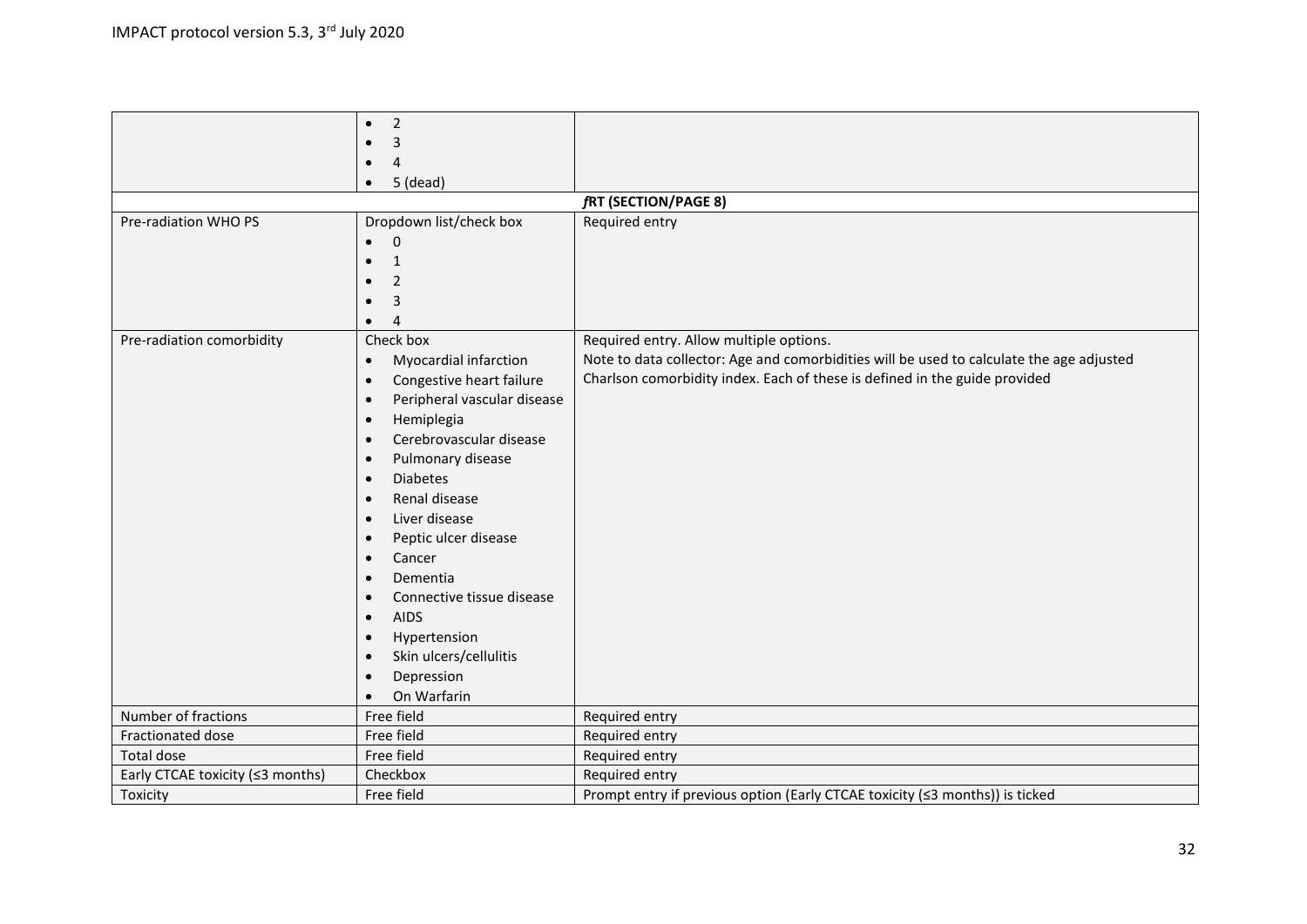|                                    |                        | Note to data collector:                                                                      |
|------------------------------------|------------------------|----------------------------------------------------------------------------------------------|
|                                    |                        | https://ctep.cancer.gov/protocoldevelopment/electronic_applications/ctc.htm                  |
|                                    |                        | Use the following format: System class organ (SOC)-CTCAE term-grade e.g. nervous system      |
|                                    |                        | disorders-headache-1. Select the complication with the highest toxicity grade                |
| Late CTCAE toxicity                | Checkbox               | Required entry                                                                               |
| Toxicity                           | Free field             | Prompt entry if previous option (Late CTCAE toxicity) is ticked                              |
|                                    |                        | Note to data collector:                                                                      |
|                                    |                        | https://ctep.cancer.gov/protocoldevelopment/electronic applications/ctc.htm                  |
|                                    |                        | Use the following format: System class organ (SOC)-CTCAE term-grade e.g. nervous system      |
|                                    |                        | disorders-headache-1. Select the complication with the highest toxicity grade                |
| Meningioma progression/regrowth    | Checkbox               | Required                                                                                     |
| Scan date (at progression or last  | DD/MM/YYYY             | Required                                                                                     |
| follow-up date if no progression)  |                        |                                                                                              |
| WHO PS at time of progression/last | Dropdown list/checkbox | Required. Allow one option only                                                              |
| follow-up                          | $\Omega$               |                                                                                              |
|                                    | $\mathbf{1}$           |                                                                                              |
|                                    | 2                      |                                                                                              |
|                                    | 3                      |                                                                                              |
|                                    | 4                      |                                                                                              |
|                                    |                        |                                                                                              |
|                                    | 5 (dead)               |                                                                                              |
|                                    |                        | Discharge from outpatient care/Lost to follow-up (SECTION/PAGE 9)                            |
| Date of data entry into the        | DD/MM/YYYY             | Required entry                                                                               |
| database                           |                        |                                                                                              |
| Rescanned during the time          | Checkbox               | Required entry                                                                               |
| between discharge/loss to FU and   |                        |                                                                                              |
| the date of data entry             |                        |                                                                                              |
| Date of scan                       | DD/MM/YYYY             | Prompt entry if previous option (Readmitted/rescanned during the time between discharge/loss |
|                                    |                        | to FU and the date of data entry) has been checked                                           |
| Reason?                            | Dropdown list:         | Prompt entry if previous option (Readmitted/rescanned during the time between discharge/loss |
|                                    | Seizure<br>$\bullet$   | to FU and the date of data entry) has been checked. Allow multiple options                   |
|                                    | Headache<br>$\bullet$  |                                                                                              |
|                                    | Motor                  |                                                                                              |
|                                    | Sensory                |                                                                                              |
|                                    | Language               |                                                                                              |
|                                    | Cognitive              |                                                                                              |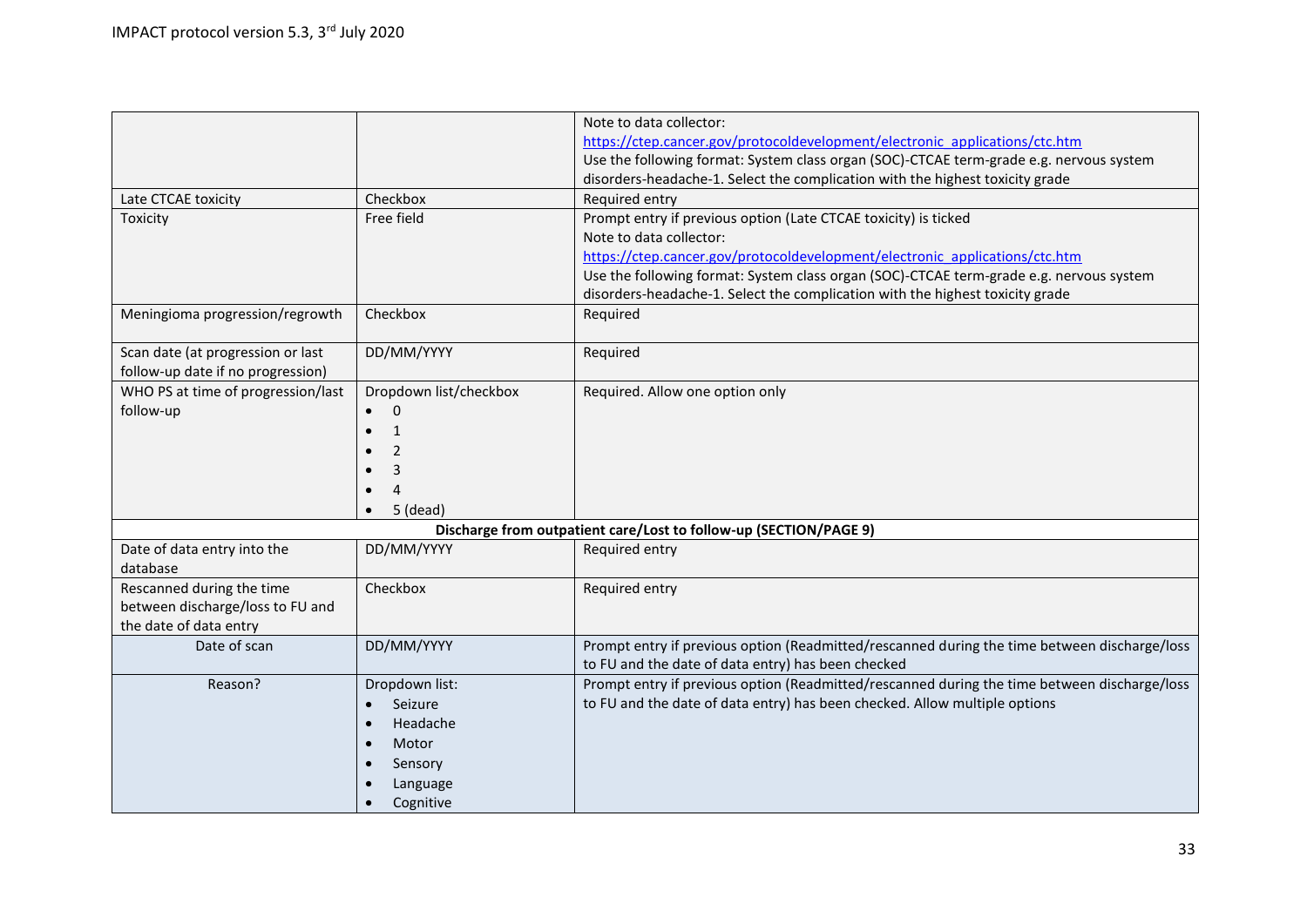|                                                  | Other<br>$\bullet$                                                                                                   |                                                                                                                                                                                                                                                                                                                                                                                        |
|--------------------------------------------------|----------------------------------------------------------------------------------------------------------------------|----------------------------------------------------------------------------------------------------------------------------------------------------------------------------------------------------------------------------------------------------------------------------------------------------------------------------------------------------------------------------------------|
| Peritumoural signal intensity on T2              | Dropdown list/check box<br>$0 - 5%$<br>$\bullet$<br>6-33%<br>$\bullet$<br>34-66%<br>67-100%<br><b>NA</b>             | Prompt entry if previous option (Readmitted/rescanned during the time between discharge/loss<br>to FU and the date of data entry) has been checked. Allow one option only<br>Note to data collector: In relation to tumour volume. If only baseline CT available, NA                                                                                                                   |
| Peritumoural signal intensity on<br><b>FLAIR</b> | Dropdown list:<br>$0 - 5%$<br>6-33%<br>34-66%<br>67-100%<br><b>NA</b>                                                | Prompt entry if previous option (Readmitted/rescanned during the time between discharge/loss<br>to FU and the date of data entry) has been checked. Allow one option only<br>Note to data collector: In relation to tumour volume. If only baseline CT available, NA                                                                                                                   |
| Venous sinus nearby                              | Checkbox<br>Superior sagittal sinus<br>Cavernous sinus<br>Sigmoid sinus<br>Transverse sinus<br>Confluence of sinuses | Prompt entry if previous option (Readmitted/rescanned during the time between discharge/loss<br>to FU and the date of data entry) has been checked<br>Note to data collector: Tick box if within 10 mm, in direct contact or invading one of: superior<br>sagittal sinus (SSS), sigmoid sinus (SS), transverse sinus (TS), cavernous sinus (CS) and the<br>confluence of sinuses (CoS) |
| If yes, specify                                  | Dropdown list/check box                                                                                              | Prompt entry if previous option (venous sinus nearby) has been ticked. Allow one option only                                                                                                                                                                                                                                                                                           |
| Separate, direct contact or<br>invaded?          | Dropdown list/check box<br>Separate<br>$\bullet$<br>Direct contact<br>Invaded                                        | Prompt entry if previous option (venous sinus nearby) has been ticked. Allow one option only                                                                                                                                                                                                                                                                                           |
| Major axis (mm)                                  | Free field                                                                                                           | Prompt entry if previous option (Readmitted/rescanned during the time between discharge/loss<br>to FU and the date of data entry) has been checked<br>Note to data collector: In mm to 1 dp. Measure on axial T1/CT + GAD                                                                                                                                                              |
| Minor axis (mm)                                  | Free field                                                                                                           | Prompt entry if previous option (Readmitted/rescanned during the time between discharge/loss<br>to FU and the date of data entry) has been checked<br>Note to data collector: In mm to 1 dp. Perpendicular to the major axis on axial T1/CT + GAD                                                                                                                                      |
| Cor/sag major axis (mm)                          | Free field                                                                                                           | Prompt entry if previous option (Readmitted/rescanned during the time between discharge/loss<br>to FU and the date of data entry) has been checked<br>Note to data collector: In mm to 1 dp. Maximum height                                                                                                                                                                            |
| Verdict                                          | Dropdown list/checkbox<br>Related                                                                                    | Prompt entry if previous option (Readmitted/rescanned during the time between discharge/loss<br>to FU and the date of data entry) has been checked. Allow one option only                                                                                                                                                                                                              |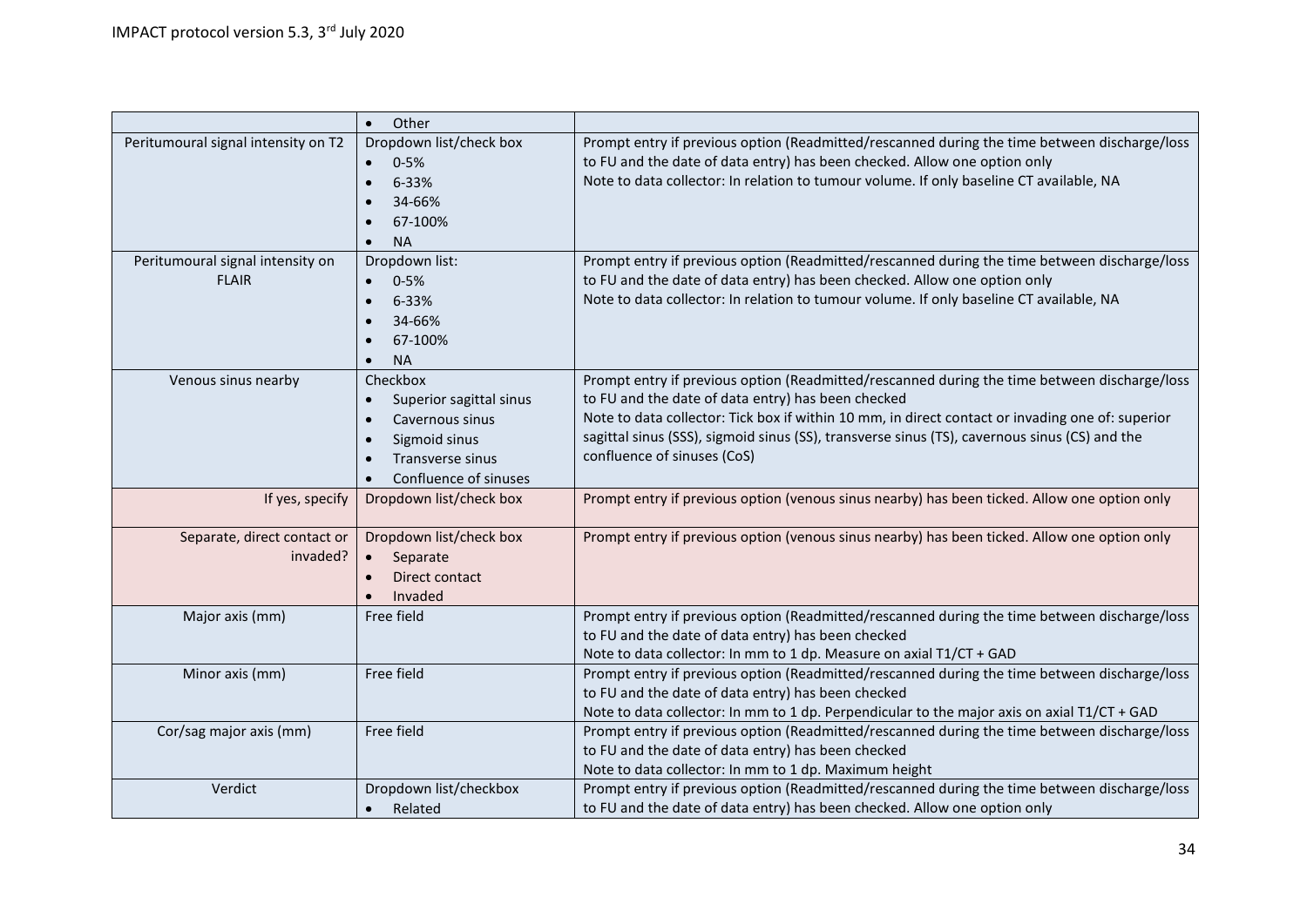|                                    | Unrelated                | Note to data collector: Were the symptoms attributed to the meningioma?                             |  |  |  |
|------------------------------------|--------------------------|-----------------------------------------------------------------------------------------------------|--|--|--|
| Outcome                            | Dropdown list/Checkbox   | Prompt entry if previous option (Readmitted/rescanned during the time between discharge/loss        |  |  |  |
|                                    | Resume follow-up (active | to FU and the date of data entry) has been checked. Allow one option only                           |  |  |  |
|                                    | monitoring)              | Note to data collector: You will be directed to the relevant page/section dependent on the          |  |  |  |
|                                    | Surgery                  | choice. If the patient died or was lost to follow-up after this interval scan, please choose one of |  |  |  |
|                                    | <b>SRS</b>               | the last two options, albeit the intention might have been to continue monitoring or intervene.     |  |  |  |
|                                    | fRT                      | If the option you choose is set to take place in the future, choose the option, save the data       |  |  |  |
|                                    | Discharge                | entered and exit the form with no further information required.                                     |  |  |  |
|                                    | Lost to follow-up        |                                                                                                     |  |  |  |
|                                    | Dead                     |                                                                                                     |  |  |  |
| Overall outcome                    | Dropdown list/Checkbox:  | Prompt entry if previous option (Rescanned during the time between discharge/loss to FU and         |  |  |  |
|                                    | Dead                     | the date of data entry) is not ticked.                                                              |  |  |  |
|                                    | Alive                    | Allow one option only                                                                               |  |  |  |
|                                    |                          |                                                                                                     |  |  |  |
| <b>Mortality (SECTION/PAGE 10)</b> |                          |                                                                                                     |  |  |  |
| Date of death                      | DD/MM/YYYY               | Required entry                                                                                      |  |  |  |
| Cause of death                     | Dropdown list/checkbox   | Required entry. Allow one option only                                                               |  |  |  |
|                                    | Meningioma-related       | Note to data collector: An example of a meningioma-related death would be for example status        |  |  |  |
|                                    | Unrelated                | epilepticus in a patient who manifested seizures but didn't have treatment. An unrelated death      |  |  |  |
|                                    |                          | would be for example a community acquired pneumonia. For the purpose of the study, any              |  |  |  |
|                                    |                          | death occurring from a morbidity, which did not necessitate neurosurgical input/opinion will be     |  |  |  |
|                                    |                          | classified as unrelated                                                                             |  |  |  |